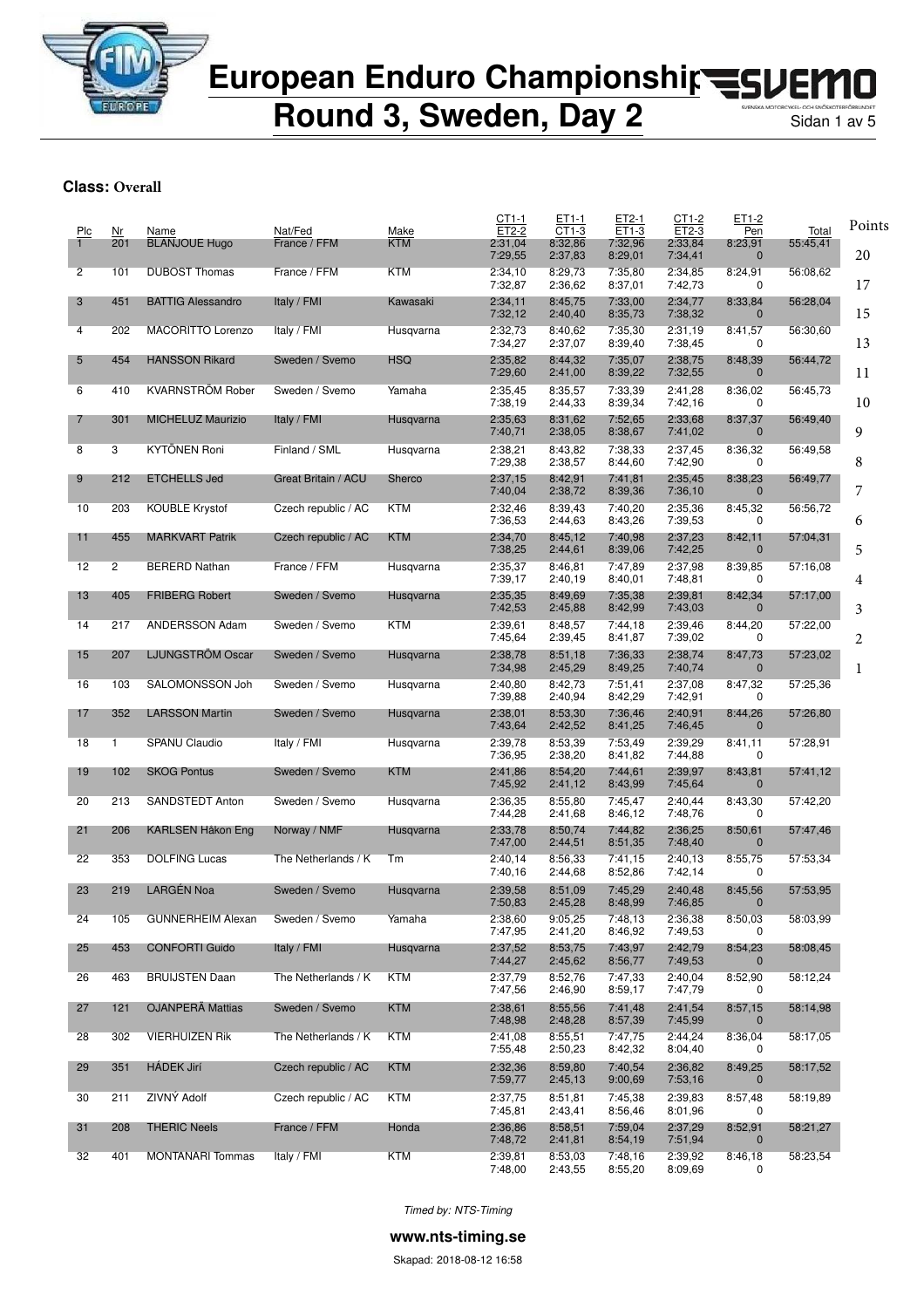

**Round 3, Sweden, Day 2** 

| 33 | 104               | <b>HELANDER Eemil</b>    | Finland / SML       | Yamaha      | 2:39,37<br>7:53,72 | 8:52,06<br>2:49,43 | 7:52,18<br>8:55,09 | 2:40,95<br>7:55,00 | 8:48,69<br>0            | 58:26,49   |
|----|-------------------|--------------------------|---------------------|-------------|--------------------|--------------------|--------------------|--------------------|-------------------------|------------|
| 34 | 108               | <b>WENNERLUND Olle</b>   | Sweden / Svemo      | <b>KTM</b>  | 2:42,09<br>7:51,94 | 8:54,73<br>2:45,33 | 7:50,18<br>9:01,74 | 2:39,90<br>7:56,31 | 8:49,50<br>0            | 58:31,72   |
| 35 | 402               | ROSSE Jonathan           | Switzerland / FMS   | Yamaha      | 2:37,31<br>8:02,12 | 8:51,28<br>2:51,52 | 7:50,73<br>8:55,89 | 2:40,48<br>7:56,38 | 8:48,99<br>$\mathbf{0}$ | 58:34,70   |
| 36 | 466               | LÖFQUIST Franz           | Sweden / Svemo      | Yamaha      | 2:41,50<br>7:51,75 | 9:05.86<br>2:45,24 | 7:51.02<br>8:59.65 | 2:40,49<br>7:52,06 | 8:58,84<br>0            | 58:46,41   |
| 37 | 14                | <b>JUUPALUOMA Peetu</b>  | Finland / SML       | Husqvarna   | 2:47,32<br>7:46,18 | 9:02,59<br>2:47,22 | 7:53,05<br>8:57,21 | 2:42,12<br>7:55,05 | 8:59,66<br>$\mathbf{0}$ | 58:50,40   |
| 38 | 122               | <b>CARLSSON Tobias</b>   | Sweden / Svemo      | KTM         | 2:40,64<br>7:48,07 | 9:07,35<br>2:44,95 | 7:57,36<br>9:05,23 | 2:44,51<br>7:54,95 | 8:53,57<br>0            | 58:56,63   |
| 39 | 109               | <b>WENNERLUND Petter</b> | Sweden / Svemo      | <b>KTM</b>  | 2:40,34<br>7:50,94 | 9:08,55<br>2:43,61 | 8:10,34<br>8:55,45 | 2:43,03<br>7:55,74 | 8:49,43<br>0            | 58:57,43   |
| 40 | $5\overline{)}$   | <b>ALLERS Jan</b>        | Germany / DMSB      | <b>KTM</b>  | 2:42,54<br>7:46,11 | 9:22,27<br>2:44,78 | 7:57,28<br>9:02,38 | 2:39,47<br>7:54,42 | 9:04,48<br>0            | 59:13,73   |
| 41 | 412               | <b>KLEIN HANEVELD Ba</b> | The Netherlands / K | Husqvarna   | 2:41,20<br>7:54,28 | 9:07,16<br>2:50,69 | 7:50,49<br>9:09,77 | 2:44,51<br>7:57,97 | 9:06,38<br>$\mathbf{0}$ | 59:22,45   |
| 42 | 464               | <b>FASTH Linus</b>       | Sweden / Svemo      | Husqvarna   | 2:37,93<br>7:52,42 | 9:07,95<br>2:58,12 | 8:01.17<br>9:00,70 | 2:43,39<br>7:53,41 | 9:07,59<br>0            | 59:22,68   |
| 43 | 21                | <b>ADIELSSON Marcus</b>  | Sweden / Svemo      | Yamaha      | 2:40,79<br>7:58,74 | 9:10,73<br>2:43,92 | 8:00,39<br>9:06,14 | 2:43,13<br>7:58,60 | 9:01,89<br>$\mathbf{0}$ | 59:24,33   |
| 44 | 457               | <b>NIJKAMP Robin</b>     | The Netherlands / K | KTM         | 2:42,42<br>7:55,10 | 9:08,66<br>2:48,24 | 7:54,58<br>9:08,40 | 2:43.53<br>7:58,55 | 9:09,31<br>0            | 59:28,79   |
| 45 | 516               | <b>ERIKSSON Anders</b>   | Sweden / Svemo      | Sherco      | 2:42,54<br>8:03,55 | 8:57,69<br>2:51,32 | 8:06,24<br>9:04,31 | 2:43,06<br>8:12,96 | 8:53,23<br>$\mathbf{0}$ | 59:34,90   |
| 46 | 127               | <b>GÖTHENBERG Marcu</b>  | Sweden / Svemo      | Husqvarna   | 2:38,76<br>7:57,93 | 9:04,55<br>2:51,60 | 8:00,44<br>9:12,58 | 2:42,54<br>8:06,12 | 9:09.48<br>0            | 59:44,00   |
| 47 | 470               | <b>MULLER Philipp</b>    | Germany / DMSB      | <b>Beta</b> | 2:43,91<br>7:56,02 | 9:13,63<br>2:44,22 | 8:02,05<br>9:09,58 | 2:42,55<br>8:05,71 | 9:06,69<br>$\mathbf{0}$ | 59:44,36   |
| 48 | 9                 | <b>AHLIN Max</b>         | Sweden / Svemo      | Sherco      | 2:44,45<br>7:59,26 | 9:09,20<br>2:47,46 | 8:01,50<br>9:06,68 | 2:44,34<br>8:04,46 | 9:07,96<br>0            | 59:45,31   |
| 49 | 459               | <b>RAMBOW Nico</b>       | Germany / DMSB      | <b>KTM</b>  | 2:45,37<br>8:01,17 | 9:07.88<br>2:53,54 | 8:00,45<br>9:07,82 | 2:47,76<br>8:02,86 | 9:01,73<br>$\mathbf{0}$ | 59:48,58   |
| 50 | 115               | <b>ANDERSSON Carl</b>    | Sweden / Svemo      | KTM         | 2:45,20<br>7:57,71 | 9:09,21<br>2:51,94 | 7:58,74<br>9:14,63 | 2:43,86<br>8:03,48 | 9:06,06<br>0            | 59:50,83   |
| 51 | 461               | <b>BIENE Priit</b>       | Estonia / EMF       | Husqvarna   | 2:42,37<br>8:03,34 | 9:09.96<br>2:49,58 | 7:59,96<br>9:08,04 | 2:45,48<br>8:09,51 | 9:07,24<br>$\mathbf{0}$ | 59:55,48   |
| 52 | 403               | <b>RIEDEL Robert</b>     | Germany / DMSB      | KTM         | 2:45,86<br>8:02,96 | 9:22,96<br>2:48,89 | 7:58,08<br>9:03,24 | 2:44,22<br>8:06,66 | 9:04,03<br>0            | 59:56,90   |
| 53 | 215               | <b>WAHLSTROM Erik</b>    | Sweden / Svemo      | Sherco      | 2:48,00<br>8:02,59 | 9:12,41<br>2:49,64 | 8:03,99<br>9:09,65 | 2:47,43<br>8:03,00 | 9:03,89<br>$\mathbf 0$  | 1:00:00,60 |
| 54 | 126               | <b>MAREK Jakub</b>       | Czech republic / AC | Yamaha      | 2:38,84<br>8:00,91 | 9:30.46<br>2:46,32 | 8:00.60<br>9:11,99 | 2:42,18<br>8:09,64 | 9:03,35<br>0            | 1:00:04,29 |
| 55 | 357               | <b>HRONES Jakub</b>      | Czech republic / AC | GasGas      | 2:41,63<br>7:59,65 | 9:14,46<br>2:54,33 | 8:02,39<br>9:12,07 | 2:45,18<br>8:08,31 | 9:09,96<br>$\mathbf 0$  | 1:00:07,98 |
| 56 | 119               | <b>BURUD Kevin</b>       | Norway / NMF        | Yamaha      | 2:43,04<br>8:12,06 | 9:06.68<br>2:53,45 | 8:04,37<br>9:11,49 | 2:49.25<br>7:58,04 | 9:11,24                 | 1:00:09,62 |
| 57 | 34                | <b>MERMIER Pierrick</b>  | France / FFM        | <b>KTM</b>  | 2:45,48<br>8:01.69 | 9:23,48<br>2:48,42 | 8:03,03<br>9:14,41 | 2:43,93<br>8:01,47 | 9:10,27<br>$\mathbf 0$  | 1:00:12,18 |
| 58 | 467               | <b>HUEBNER Edward</b>    | Germany / DMSB      | <b>KTM</b>  | 2:41.67<br>8:10,90 | 9:16,96<br>2:50,49 | 7:57,08<br>9:15,35 | 2:46,16<br>8:00,95 | 9:12,93<br>0            | 1:00:12,49 |
| 59 | $12 \overline{ }$ | <b>JONASSEN Joachim</b>  | Norway / NMF        | <b>KTM</b>  | 2:47,57<br>8:00,68 | 9:22,01<br>2:49,85 | 8:06,34<br>9:04,68 | 2:45,80<br>8:01,17 | 9:16,00<br>0            | 1:00:14,10 |
| 60 | 354               | <b>KUCERA Lukás</b>      | Czech republic / AC | <b>KTM</b>  | 2:40,62<br>8:03,35 | 9:08,39<br>2:58,33 | 8:05,27<br>9:19,99 | 2:47,21<br>8:08,10 | 9:10,27<br>0            | 1:00:21,53 |
| 61 | 501               | <b>KRYWULT Sebastian</b> | Poland / PZM        | <b>KTM</b>  | 2:41.32<br>7:54,32 | 9:11,30<br>2:46,48 | 8:06,06<br>9:04,72 | 2:47,75<br>8:10,53 | 9:15,75<br>0:30         | 1:00:28,23 |
| 62 | 11                | KIRJAVAINEN Kosti        | Finland / SML       | Sherco      | 2:49,58<br>8:06,85 | 9:17,69<br>2:54,44 | 8:07,60<br>9:10,64 | 2:45,24<br>8:06,32 | 9:16,25<br>0            | 1:00:34,61 |
| 63 | 114               | <b>KARLSSON Arvid</b>    | Sweden / Svemo      | Husqvarna   | 2:43,52<br>8:05,02 | 9:16,81<br>2:59,99 | 7:59,88<br>9:17,80 | 2:44,82<br>8:12,85 | 9:16.66<br>$\mathbf{0}$ | 1:00:37,35 |
| 64 | 408               | WISS Robin               | Sweden / Svemo      | Yamaha      | 2:44,46<br>8:06,84 | 9:19,35<br>2:51,43 | 8:08.99<br>9:15,00 | 2:47,10<br>8:13,11 | 9:11,16<br>0            | 1:00:37,44 |
| 65 | 117               | NOHR Håkon               | Norway / NMF        | <b>KTM</b>  | 2:49,84<br>8:05,26 | 9:26,29<br>2:52,23 | 8:03,63<br>9:19,10 | 2:45,40<br>8:07,28 | 9:10,09<br>$\mathbf{0}$ | 1:00:39,12 |

*Timed by: NTS-Timing*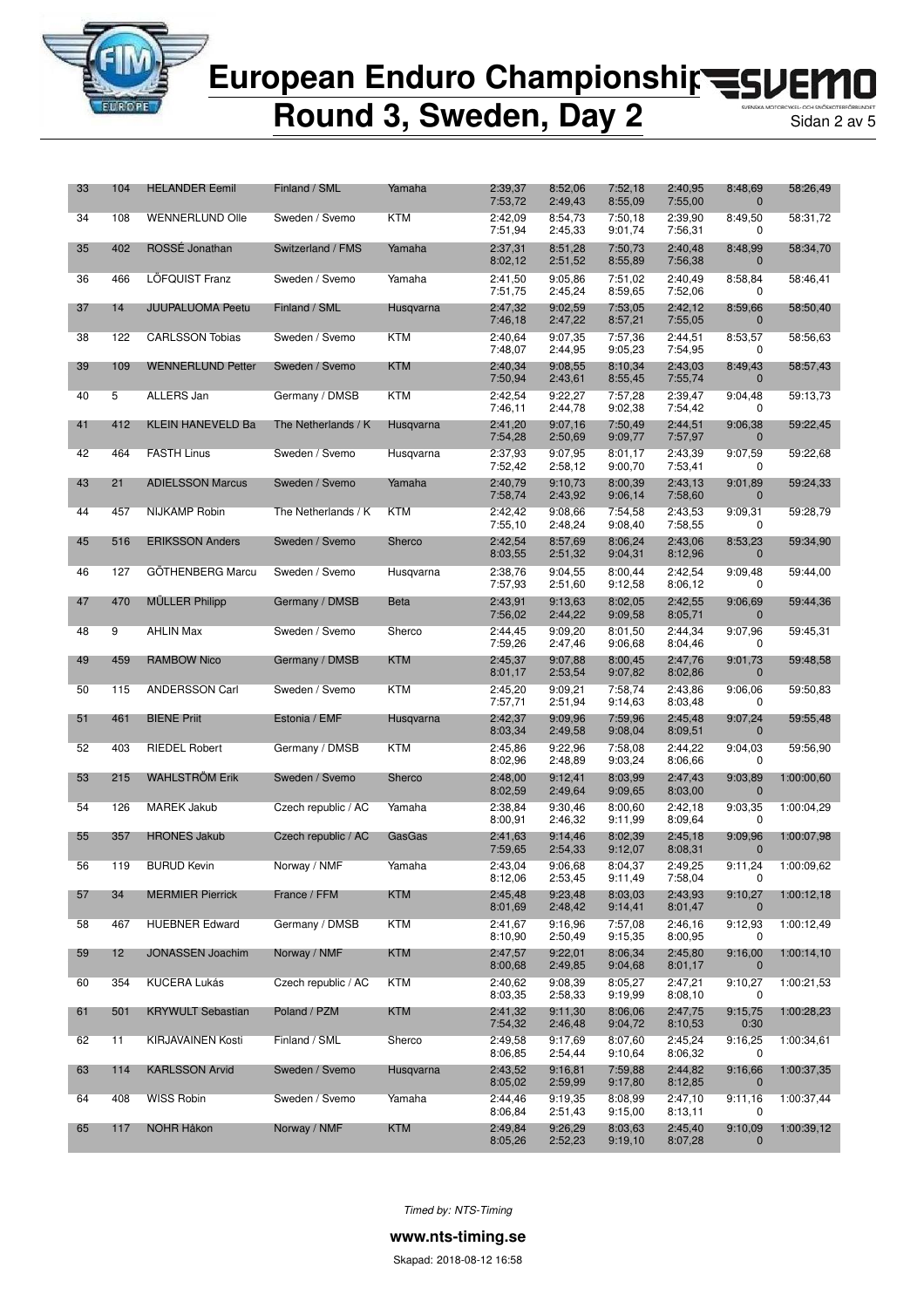

# European Enduro Championshir<br /> **EUROPEAN Enduro Championship<br />
<a>
FLOPEAN Enduro Championship<br />
<a>
FLOPEAN Enduro Championship<br />
<a>
FLOPEAN Enduro Championship<br />
<a>
FLOPEAN Enduro Championship<br />**

## **Round 3, Sweden, Day 2** Sidan 3 av 5

| 66 | 8   | <b>FRIEDRICH Robert</b>   | Czech republic / AC | KTM         | 2:45,44<br>8:03,19 | 9:30,75<br>2:46,15  | 8:12,02<br>9:11,91 | 2:43,50<br>8:12,73 | 9:14,39<br>0            | 1:00:40,08 |
|----|-----|---------------------------|---------------------|-------------|--------------------|---------------------|--------------------|--------------------|-------------------------|------------|
| 67 | 355 | <b>HELBIG Gerrit</b>      | Germany / DMSB      | <b>KTM</b>  | 2:41,46<br>8:06,34 | 9:29,09<br>2:48,14  | 8:07,29<br>9:15,74 | 2:44,24<br>8:13,65 | 9:17,64                 | 1:00:43,59 |
| 68 | 502 | PAAVOLA Mika              | Finland / SML       | Husqvarna   | 2:48,01<br>8:13,20 | 9:20,47<br>2:56,57  | 8:09,99<br>9:09,40 | 2:48,71<br>8:12,10 | 9:06,91<br>0            | 1:00:45,36 |
| 69 | 106 | <b>SZUTA Kamil</b>        | Poland / PZM        | <b>KTM</b>  | 2:44.39<br>8:04,20 | 9:28,44<br>2:49,56  | 8:00.42<br>9:23,49 | 2:42,93<br>8:17,52 | 9:17,14<br>$\mathbf{0}$ | 1:00:48,09 |
| 70 | 404 | <b>ALLEMAN Sandro</b>     | Switzerland / FMS   | KTM         | 2:43,76<br>8:12,58 | 9:23,84<br>2:52,57  | 8:02,87<br>9:27,76 | 2:40,19<br>8:21,76 | 9:11,82<br>0            | 1:00:57,15 |
| 71 | 23  | <b>BULTEN Thijs</b>       | The Netherlands / K | <b>KTM</b>  | 2:50,49<br>8:02,76 | 9:30,81<br>2:52,85  | 8:09,48<br>9:25,89 | 2:50,06<br>7:59,01 | 9:18,46<br>$\mathbf 0$  | 1:00:59,81 |
| 72 | 458 | <b>KUCHARSKI Jakub</b>    | Poland / PZM        | <b>KTM</b>  | 2:45.01<br>8:06,58 | 9:30,20<br>2:53,76  | 8:01.62<br>9:24,53 | 2:49,30<br>8:17,94 | 9:12,07<br>0            | 1:01:01,01 |
| 73 | 31  | <b>WARN Lukas</b>         | Sweden / Svemo      | <b>KTM</b>  | 2:54,82<br>8:03,40 | 9:42,54<br>2:51,37  | 8:07,85<br>9:08,48 | 2:47,97<br>8:16,01 | 9:19,25<br>$\mathbf{0}$ | 1:01:11.69 |
| 74 | 460 | <b>ISOPP Manuel</b>       | Austria / AMF       | Husqvarna   | 2:43,22<br>8:07,49 | 9:11,00<br>2:51,07  | 8:07.86<br>9:17,16 | 2:44,54<br>8:58,40 | 9:11,08<br>0            | 1:01:11,82 |
| 75 | 465 | <b>GUSTAVSSON Emil</b>    | Sweden / Svemo      | Husqvarna   | 2:47,33<br>8:06,41 | 9:25.52<br>2:54,76  | 8:09,99<br>9:26,56 | 2:48,33<br>8:17,76 | 9:17,09<br>$\mathbf 0$  | 1:01:13,75 |
| 76 | 32  | OSTERBERG Isak            | Sweden / Svemo      | Yamaha      | 2:46,64<br>8:00,84 | 10:18,94<br>2:50,25 | 8:00,96<br>9:14,57 | 2:44,65<br>8:18,12 | 9:08,37<br>0            | 1:01:23,34 |
| 77 | 224 | <b>MÜLLER Maximilian</b>  | Germany / DMSB      | <b>Beta</b> | 2:46,27<br>8:05,90 | 9:30,07<br>2:51,47  | 8:16,52<br>9:24,55 | 2:46,03<br>8:25,43 | 9:18,81<br>$\mathbf 0$  | 1:01:25,05 |
| 78 | 407 | <b>BORAK Marek</b>        | Czech republic / AC | Husqvarna   | 2:47,23<br>8:13,72 | 9:35,30<br>2:57,88  | 8:09,78<br>9:16,15 | 2:49,97<br>8:19,43 | 9:18,92<br>0            | 1:01:28,38 |
| 79 | 503 | <b>MUKKALA Janne</b>      | Finland / SML       | <b>KTM</b>  | 2:46,72<br>8:12,17 | 9:24,85<br>2:53,40  | 8:11,34<br>9:34,75 | 2:49,69<br>8:25,23 | 9:17,99<br>$\mathbf 0$  | 1:01:36,14 |
| 80 | 505 | <b>KIEDROWSKI Sven</b>    | Germany / DMSB      | Husqvarna   | 2:46,90<br>8:13,54 | 9:39.64<br>2:55,85  | 8:07,32<br>9:26,83 | 2:49,87<br>8:22,22 | 9:25,68<br>0            | 1:01:47.85 |
| 81 | 504 | PUOTSAARI Juha            | Finland / SML       | <b>KTM</b>  | 2:48,72<br>8:30,45 | 9:29,12<br>2:50,96  | 8:12,96<br>9:28,11 | 2:49,38<br>8:20,56 | 9:18,88<br>$\mathbf{0}$ | 1:01:49,14 |
| 82 | 111 | <b>BAKLARZ Kacper</b>     | Poland / PZM        | Husqvarna   | 2:49,21<br>8:12,35 | 9:38,37<br>2:53,53  | 8:16,53<br>9:29,02 | 2:52,65<br>8:16,96 | 9:28,94<br>0            | 1:01:57,56 |
| 83 | 15  | <b>ANDERSSON Axel</b>     | Sweden / Svemo      | <b>KTM</b>  | 2:47,13<br>8:10,90 | 9:39,59<br>3:14,76  | 8:13,90<br>9:29,63 | 2:49,74<br>8:15,30 | 9:24,90<br>$\mathbf 0$  | 1:02:05,85 |
| 84 | 303 | <b>ARENDSEN Jan Wille</b> | The Netherlands / K | KTM         | 2:47,88<br>8:16,44 | 9:32,40<br>2:58,64  | 8:10,14<br>9:37,05 | 2:49,47<br>8:23,74 | 9:36,73<br>0            | 1:02:12,49 |
| 85 | 508 | <b>ANDERSSON Patrik</b>   | Sweden / Svemo      | <b>KTM</b>  | 2:49,33<br>8:17,66 | 9:30,45<br>2:57,01  | 8:18,78<br>9:32,75 | 2:49,40<br>8:36,62 | 9:21,80<br>$\mathbf 0$  | 1:02:13,80 |
| 86 | 33  | STRÅLIN Sebastian         | Sweden / Svemo      | Husqvarna   | 2:52,19<br>8:15,00 | 9:37,01<br>2:55,18  | 8:20,64<br>9:36,16 | 2:49,84<br>8:23,72 | 9:25,28<br>0            | 1:02:15,02 |
| 87 | 22  | <b>BERGSTROM Lucas</b>    | Sweden / Svemo      | Husqvarna   | 2:53,16<br>8:12,86 | 9:32.50<br>3:09,88  | 8:16.29<br>9:38,61 | 2:52,92<br>8:18,75 | 9:22,96<br>$\mathbf 0$  | 1:02:17,93 |
| 88 | 409 | <b>SCHUBERT Maik</b>      | Germany / DMSB      | KTM         | 2:46,79<br>8:20,15 | 9:34,15<br>2:57,67  | 8:23,30<br>9:32,44 | 2:49,46<br>8:33,20 | 9:20,84<br>0            | 1:02:18,00 |
| 89 | 123 | <b>VON SCHANTZ Willia</b> | Sweden / Svemo      | <b>KTM</b>  | 2:49.56<br>8:36,23 | 9:30.74<br>2:56,19  | 8:13.09<br>9:31,90 | 2:51.90<br>8:22,60 | 9:28,35                 | 1:02:20,56 |
| 90 | 220 | <b>JANSSON Sebastian</b>  | Sweden / Svemo      | Husqvarna   | 2:49,33<br>8:27,08 | 9:28,84<br>2:54,21  | 8:21,13<br>9:36,72 | 2:48,41<br>8:24,27 | 9:32,77<br>0            | 1:02:22,76 |
| 91 | 124 | <b>ANDERLUND Felix</b>    | Sweden / Svemo      | <b>KTM</b>  | 2:51,15<br>8:08,11 | 9:39,52<br>3:05,99  | 8:16,25<br>9:47,23 | 2:48,03<br>8:27,61 | 9:28,17<br>$\bf{0}$     | 1:02:32,06 |
| 92 | 356 | <b>VESTLING Pontus</b>    | Sweden / Svemo      | Beta        | 2:50,80<br>8:18,94 | 9:48,27<br>2:57,45  | 8:14,95<br>9:38,37 | 2:52,30<br>8:26,10 | 9:34,67<br>0            | 1:02:41,85 |
| 93 | 411 | <b>GUNNERHEIM Felix</b>   | Sweden / Svemo      | <b>KTM</b>  | 2:48,98<br>8:25,09 | 9:40,16<br>2:59,28  | 8:26,50<br>9:29,38 | 2:51,97<br>8:29,36 | 9:32,78<br>$\bf{0}$     | 1:02:43,50 |
| 94 | 551 | KÄRKKÄINEN Sanna          | Finland / SML       | <b>KTM</b>  | 2:52,92<br>8:20,94 | 9:36,60<br>3:05,69  | 8:17,93<br>9:47,75 | 2:55,05<br>8:34,86 | 9:35,59<br>0            | 1:03:07,33 |
| 95 | 406 | <b>BRACIK Rafal</b>       | Poland / PZM        | <b>KTM</b>  | 2:47,33<br>8:31,92 | 9:34,82<br>3:05,86  | 8:12,71<br>9:48,36 | 2:53,75<br>8:39,59 | 9:38,48<br>$\mathbf 0$  | 1:03:12,82 |
| 96 | 125 | <b>ENGBERG Robert</b>     | Sweden / Svemo      | Husqvarna   | 2:54.23<br>8:21,33 | 9:48.82<br>2:58,09  | 8:22,71<br>9:39,20 | 2:54.68<br>8:29,40 | 9:45,27<br>0            | 1:03:13,73 |
| 97 | 28  | <b>ROSENDAL Anton</b>     | Sweden / Svemo      |             | 2:57,22<br>8:30,49 | 9:48,14<br>3:01,43  | 8:21,90<br>9:43,69 | 2:53,22<br>8:25,77 | 9:33,70<br>$\mathbf 0$  | 1:03:15,56 |
| 98 | 113 | <b>HOLUB Lukas</b>        | Czech republic / AC | Sherco      | 2:51,60<br>8:17,58 | 9:46,32<br>2:57,10  | 8:18,02<br>9:59,23 | 2:50,68<br>8:54,98 | 9:28,94<br>0            | 1:03:24,45 |

*Timed by: NTS-Timing*

**www.nts-timing.se**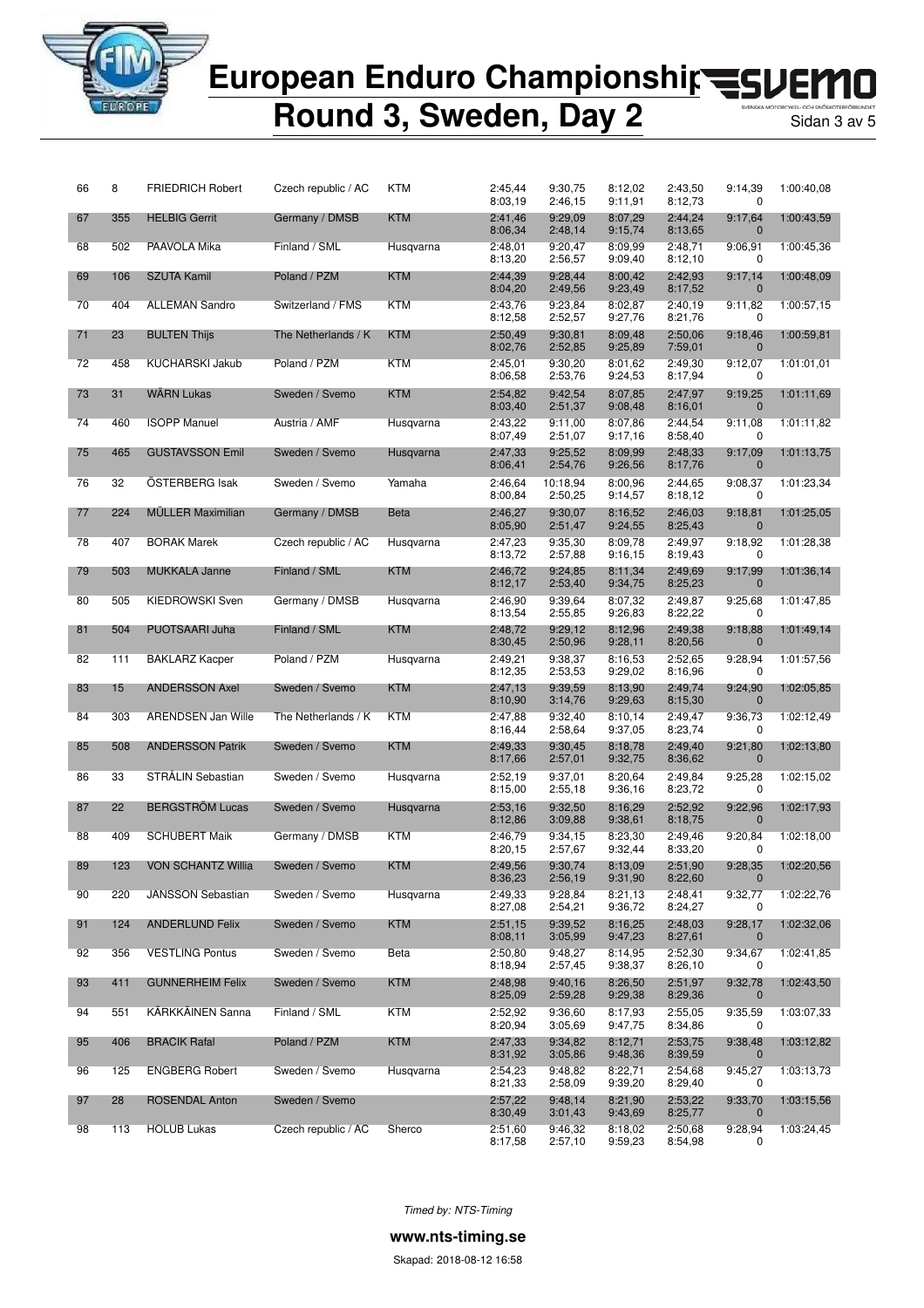

## **Round 3, Sweden, Day 2**

| 99  | 35  | <b>KARLÉN Tobias</b>     | Sweden / Svemo      | Husqvarna   | 2:51,62<br>8:42,78 | 9:46,75<br>2:55,35  | 8:24,32<br>9:44,18  | 2:52,11<br>8:31,07  | 9:38,01<br>$\bf{0}$         | 1:03:26,19 |
|-----|-----|--------------------------|---------------------|-------------|--------------------|---------------------|---------------------|---------------------|-----------------------------|------------|
| 100 | 120 | <b>MOILANEN Marcus</b>   | Sweden / Svemo      | Husqvarna   | 2:55,91<br>8:28,50 | 9:35,19<br>3:07,96  | 8:24,50<br>9:55,07  | 2:59,68<br>8:49,52  | 9:38,23<br>0                | 1:03:54,56 |
| 101 | 565 | <b>KARLSSON Emelie</b>   | Sweden / Svemo      | TBA         | 2:55,51<br>8:33,80 | 9:36,27<br>3:08,69  | 8:22,34<br>9:43,48  | 3:27,76<br>8:36,41  | 9:43,68<br>$\mathbf 0$      | 1:04:07,94 |
| 102 | 18  | <b>COLES Alfie</b>       | Great Britain / ACU | Husqvarna   | 3:00,79<br>8:51,28 | 9:43,70<br>3:00,39  | 8:39,27<br>9:47,59  | 2:54,05<br>8:44,24  | 9:32,06<br>0                | 1:04:13,37 |
| 103 | 522 | <b>PERSSON Mikael</b>    | Sweden / Svemo      | <b>KTM</b>  | 2:54,78<br>8:38,64 | 9:39,22<br>3:06,76  | 8:30,13<br>9:50,80  | 3:01,50<br>8:44,65  | 9:47,08<br>0                | 1:04:13,56 |
| 104 | 307 | <b>GEHLERT Alexander</b> | Germany / DMSB      | KTM         | 2:55,50<br>8:28,82 | 9:55,04<br>3:01,54  | 8:26,37<br>9:50,31  | 2:56,72<br>9:06,56  | 9:33,14<br>0                | 1:04:14,00 |
| 105 | 509 | <b>KALLIOINEN Arto</b>   | Finland / SML       | <b>KTM</b>  | 2:58,43<br>8:25,18 | 9:56,36<br>3:12,61  | 8:29.89<br>10:01,32 | 2:58,27<br>8:40,10  | 9:39,42<br>$\mathbf 0$      | 1:04:21,58 |
| 106 | 553 | <b>BERZELIUS Hanna</b>   | Sweden / Svemo      | Husqvarna   | 2:59,60<br>8:44,33 | 9:50,83<br>3:06,94  | 8:29,67<br>9:40,95  | 2:59,58<br>8:42,73  | 9:47,62<br>0                | 1:04:22,25 |
| 107 | 24  | <b>GORL Hampus</b>       | Sweden / Svemo      | <b>KTM</b>  | 2:59,81<br>8:20,68 | 10:09,65<br>2:59,07 | 8:38,04<br>9:55,51  | 2:57,68<br>8:33,31  | 9:50,97<br>$\mathbf 0$      | 1:04:24,72 |
| 108 | 17  | <b>NUUTTINEN Tino</b>    | Finland / SML       | <b>TM</b>   | 3:04,14<br>8:27,10 | 10:02,10<br>2:59,27 | 8:35,92<br>9:58,96  | 2:54,85<br>8:37,28  | 9:51,07<br>0                | 1:04:30,69 |
| 109 | 30  | <b>WOLFF Oskar</b>       | Germany / DMSB      | Husqvarna   | 2:59,40<br>8:26,88 | 9:55,67<br>3:06,12  | 8:24,70<br>10:20,17 | 2:57,39<br>8:36,07  | 9:46,26<br>0                | 1:04:32,66 |
| 110 | 528 | <b>GUSTAVSSON Kim</b>    | Sweden / Svemo      | Husqvarna   | 2:57,33<br>8:29,49 | 9:57,81<br>3:11,21  | 8:26.41<br>9:57,24  | 2:57,93<br>8:49,35  | 10:00,50<br>0               | 1:04:47.27 |
| 111 | 506 | <b>ENJALA Santeri</b>    | Finland / SML       | Honda       | 2:53,90<br>8:42,16 | 9:43,32<br>3:07,59  | 8:33,23<br>10:02,40 | 3:01,04<br>8:55,47  | 9:59,35<br>$\mathbf 0$      | 1:04:58,46 |
| 112 | 222 | <b>GRÖNSLETT Martin</b>  | Sweden / Svemo      | Beta        | 2:58,92<br>8:40,40 | 10:07.61<br>3:06,57 | 8:26,39<br>9:59,36  | 2:59,78<br>8:49,98  | 9:57,32<br>0                | 1:05:06.33 |
| 113 | 511 | <b>WIBERG Mikael</b>     | Sweden / Svemo      | Husqvarna   | 2:55,44<br>8:37,59 | 10:02,43<br>3:10,38 | 8:45,39<br>10:04,65 | 3:00,28<br>8:53,03  | 10:00,29<br>$\bf{0}$        | 1:05:29,48 |
| 114 | 25  | <b>HENBERG Dennis</b>    | Sweden / Svemo      | Sherco      | 2:56,68<br>8:42,74 | 10:00,73<br>3:14,66 | 8:42,15<br>10:08,20 | 2:57,79<br>8:59,76  | 9:52,86<br>0                | 1:05:35,57 |
| 115 | 359 | <b>MALMROS Jonnie</b>    | Sweden / Svemo      | <b>KTM</b>  | 2:54,29<br>8:34,70 | 10:03,20<br>3:07,67 | 8:25,47<br>10:02,34 | 2:56,14<br>8:46,39  | 10:45,93<br>$\mathbf 0$     | 1:05:36,13 |
| 116 | 529 | <b>HOLMEN Anders</b>     | Norway / NMF        | KTM         | 2:58,17<br>8:54,63 | 9:57,96<br>3:12,50  | 8:47.65<br>10:13,89 | 2:57,94<br>8:52,76  | 9:51,74<br>0                | 1:05:47,24 |
| 117 | 358 | <b>KOLBACH Tom</b>       | Germany / DMSB      | <b>Beta</b> | 3:00,01<br>8:47,15 | 10:04,89<br>3:05,94 | 8:49,51<br>10:12,77 | 2:59,29<br>8:59,96  | 9:54,65<br>$\boldsymbol{0}$ | 1:05:54,17 |
| 118 | 20  | ASK Herman Aaslesta      | Norway / NMF        | KTM         | 2:58,78<br>9:40,18 | 9:50,66<br>3:08,65  | 8:32,29<br>10:07,65 | 2:59,39<br>8:53,23  | 10:03,28<br>0               | 1:06:14,11 |
| 119 | 519 | <b>KÅBERG Emil</b>       | Sweden / Svemo      | <b>KTM</b>  | 3:00,70<br>9:01,02 | 9:49,75<br>3:07,05  | 8:46,47<br>10:03,81 | 3:06,34<br>8:51,89  | 10:28,44<br>0               | 1:06:15,47 |
| 120 | 527 | FROSTAD Gjermund         | Norway / NMF        | Husqvarna   | 2:50,73<br>8:41,63 | 10:00,71<br>3:52,19 | 8:41,41<br>10:08,71 | 3:00,48<br>8:53,40  | 10:06,48<br>0               | 1:06:15,74 |
| 121 | 523 | <b>WESTIN Pelle</b>      | Sweden / Svemo      | <b>KTM</b>  | 3:03,50<br>8:51,45 | 10:11,61<br>3:16,69 | 8:45,94<br>10:11,83 | 3:04,37<br>8:49,37  | 10:14,78<br>$\mathbf 0$     | 1:06:29,54 |
| 122 | 557 | <b>HOLMES Nieve</b>      | Great Britain / ACU | Sherco      | 3:02,44<br>8:47,77 | 10:07,96<br>3:15,09 | 8:44,64<br>10:17,50 | 3:02.68<br>9:21,96  | 9:57,68                     | 1:06:37,72 |
| 123 | 552 | <b>KLINK Nina</b>        | The Netherlands / K | <b>KTM</b>  | 2:58,51<br>8:32,71 | 9:57,69<br>3:09,60  | 8:30,08<br>10:13,81 | 3:04,52<br>10:27,17 | 9:48,51<br>$\bf{0}$         | 1:06:42,60 |
| 124 | 512 | LINDROOS Pasi            | Finland / SML       | <b>KTM</b>  | 3:01,66<br>8:52,11 | 10:18,07<br>3:15,37 | 8:44.89<br>10:21,21 | 3:04,83<br>8:58,94  | 10:24,66<br>0               | 1:07:01.74 |
| 125 | 561 | <b>REIMANDER Emilia</b>  | Sweden / Svemo      | <b>KTM</b>  | 3:03,70<br>9:04,15 | 10:17,31<br>3:16,71 | 8:54,23<br>10:23,77 | 3:12,03<br>8:58,91  | 10:21,00<br>0               | 1:07:31,81 |
| 126 | 554 | <b>ELVIN Amanda</b>      | Sweden / Svemo      | Husqvarna   | 2:57,61<br>9:00,91 | 10:07,44<br>3:20,59 | 8:45,21<br>10:36,67 | 3:13,74<br>9:08,31  | 10:23,83<br>0               | 1:07:34,31 |
| 127 | 510 | <b>HOLY David</b>        | Czech republic / AC | <b>KTM</b>  | 3:00,44<br>8:58,58 | 10:40,35<br>3:08,24 | 8:58,49<br>10:21,69 | 3:04,00<br>9:17,79  | 10:11,98<br>$\mathbf 0$     | 1:07:41.56 |
| 128 | 556 | <b>ROSSAT Audrey</b>     | France / FFM        | Husqvarna   | 3:06,49<br>8:59,78 | 10:42,42<br>3:14,83 | 8:59,38<br>10:37,76 | 3:11,26<br>9:06,26  | 10:46,59<br>0               | 1:08:44,77 |
| 129 | 568 | <b>FIDJE Mette</b>       | Norway / NMF        | Sherco      | 3:00.93<br>9:14,85 | 10:39,61<br>3:17,83 | 9:21,70<br>10:45,37 | 3:06,15<br>9:14,32  | 10:39,77<br>$\bf{0}$        | 1:09:20,53 |
| 130 | 562 | DANZ Vanessa             | Germany / DMSB      | KTM         | 3:26,70<br>9:04,39 | 10:49,21<br>3:21,64 | 8:56,18<br>10:55,64 | 3:14,54<br>9:12,01  | 10:38,32<br>0               | 1:09:38,63 |
| 131 | 36  | <b>RONNING Lukas</b>     | Sweden / Svemo      | Yamaha      | 3:01,98<br>8:42,79 | 10:34,66<br>3:03,23 | 8:54,48<br>10:17,89 | 2:59,82<br>9:04,37  | 10:00,76<br>3:00            | 1:09:39,98 |

*Timed by: NTS-Timing*

**www.nts-timing.se**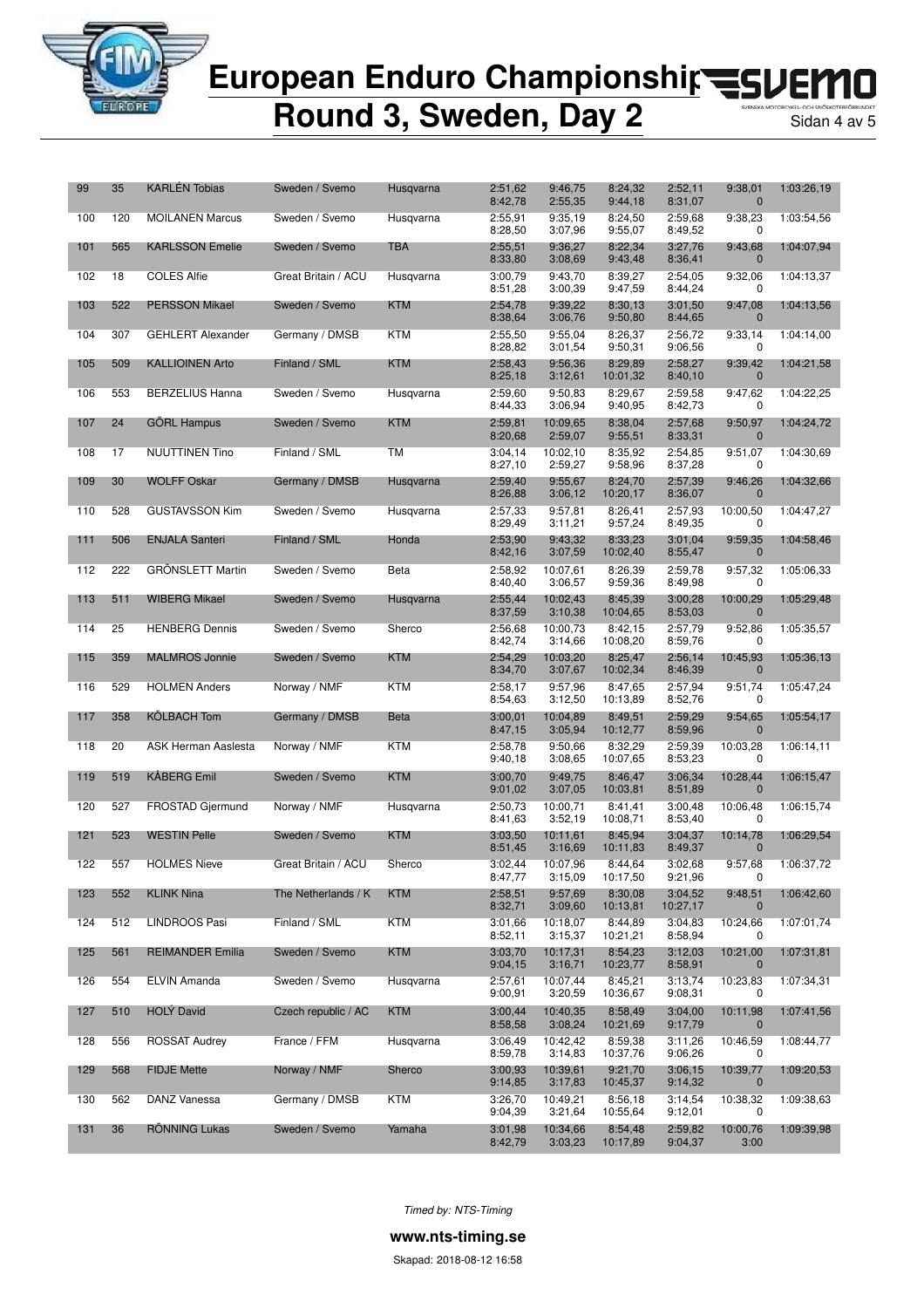

### European Enduro Championshir<br /> **EUROPED** П

## **Round 3, Sweden, Day 2**

| 132 | 514 | <b>ANDERSSON Christer</b> | Sweden / Svemo      | <b>KTM</b>  | 3:05,32<br>9:15,49  | 10:40.71<br>3:25,45 | 9:01.91<br>10:58,64  | 3:27,33<br>9:23,62  | 10:42,10<br>$\Omega$ | 1:10:00.57     |
|-----|-----|---------------------------|---------------------|-------------|---------------------|---------------------|----------------------|---------------------|----------------------|----------------|
| 133 | 559 | NOVACKOVA Zuzana          | Czech republic / AC | Husgvarna   | 3:16,34<br>9:19,31  | 10:51.17<br>3:30,44 | 9:10.58<br>10:52,66  | 3:14.95<br>9:29,30  | 10:37,49<br>$\Omega$ | 1:10:22,24     |
| 134 | 563 | <b>WENNBOM Emma</b>       | Sweden / Svemo      | Husgvarna   | 3:16.08<br>9:17,66  | 11:10.03<br>3:24,82 | 9:10,61<br>10:38,13  | 3:14,10<br>9:20,54  | 10:52,71<br>$\Omega$ | 1:10:24,68     |
| 135 | 555 | <b>REIMANDER Martina</b>  | Sweden / Svemo      | <b>KTM</b>  | 3:07,26<br>9:14,46  | 10:23,88<br>3:21,54 | 8:54,94<br>11:41,49  | 3:13,40<br>10:10,93 | 10:32,89<br>$\Omega$ | 1:10:40,79     |
| 136 | 564 | <b>BORG NILSSON Emel</b>  | Sweden / Svemo      | <b>KTM</b>  | 3:26.05<br>9:33,91  | 11:06,15<br>3:31,80 | 9:23,70<br>10:37,60  | 3:25,96<br>9:24,51  | 10:29,25<br>0        | 1:10:58.93     |
| 137 | 304 | DALÉN Måns                | Sweden / Svemo      | <b>KTM</b>  | 3:12,48<br>9:24,95  | 11:02,42<br>3:29,39 | 9:15,07<br>11:13,46  | 3:23,43<br>10:32,56 | 10:51,67<br>$\Omega$ | 1:12:25,43     |
| 138 | 566 | <b>TURKKI lina</b>        | Finland / SML       | Husgvarna   | 3:19.79<br>9:55,39  | 11:36.69<br>3:42,70 | 9:32.59<br>11:38,07  | 3:30,98<br>10:14,49 | 11:22,30<br>$\Omega$ | 1:14:53.00     |
| 139 | 515 | <b>MOULIJN Leonard</b>    | The Netherlands / K | <b>KTM</b>  | 3:19.63<br>9:42,77  | 11:24.92<br>3:38,78 | 9:32.37<br>12:05,63  | 3:28.89<br>10:04,53 | 11:47,64<br>$\Omega$ | 1:15:05.16     |
| 140 | 567 | <b>MAIER Nadine</b>       | Germany / DMSB      | Husgvarna   | 3:33,93<br>10:19,11 | 11:55,97<br>5:01.23 | 10:01.73<br>12:12,02 | 3:54,34<br>10:23,25 | 12:15,56<br>$\Omega$ | 1:19:37.14     |
| 141 | 569 | SIEVÄNEN Pauliina         | Finland / SML       | <b>KTM</b>  | 3:43.37<br>10:51,72 | 11:56.88<br>4:15,00 | 10:01,32<br>12:34,55 | 3:56,77<br>11:31,71 | 11:45,91<br>$\Omega$ | 1:20:37,23     |
|     | 413 | <b>SVENSSON Andreas</b>   | Sweden / Svemo      | Yamaha      | 2:42,15<br>8:02,79  | 9:11,19<br>2:52,93  | 7:52,06<br>10:16,94  | 2:44,71             | 9:08,73<br>$\Omega$  | <b>RETIRED</b> |
|     | 29  | <b>TOUKOLA Niko</b>       | Finland / SML       | <b>TM</b>   | 3:06,50             | 9:53,28             | 8:44,19              | 3:02,20             | 9:58,40<br>$\Omega$  | <b>RETIRED</b> |
|     | 517 | <b>NYHOLM Anders</b>      | Sweden / Svemo      | Beta        | 3:11,45             | 10:41.39            | 9:09,20              | 3:13.32             | 10:48,57<br>0        | <b>RETIRED</b> |
|     | 452 | <b>NELSON Oliver</b>      | Sweden / Svemo      | <b>KTM</b>  | 2:30,71             | 8:40,37             | 7:37,91              |                     | $\mathbf{0}$         | <b>RETIRED</b> |
|     | 560 | <b>KARIKUUSI Annamari</b> | Finland / SML       | Yamaha      | 3:27,19             | 11:44,10            | 10:05.65             |                     | 0                    | <b>RETIRED</b> |
|     | 526 | <b>WOLTER Thomas</b>      | Germany / DMSB      | <b>KTM</b>  | 3:00,27             | 13:28,25            | 10:32,07             |                     | $\mathbf{0}$         | <b>RETIRED</b> |
|     | 16  | <b>HALJALA Hermanni</b>   | Finland / SML       | Sherco      | 2:42.62             | 9:12.96             |                      |                     | 0                    | <b>RETIRED</b> |
|     | 525 | <b>BERGLUND Roger</b>     | Sweden / Svemo      | <b>KTM</b>  | 2:55,00             | 9:36.85             |                      |                     | $\mathbf{0}$         | <b>RETIRED</b> |
|     | 10  | <b>BRACIK Aleksander</b>  | Poland / PZM        | <b>Beta</b> | 2:53,12             | 9:56,19             |                      |                     | 0                    | <b>RETIRED</b> |

*Timed by: NTS-Timing*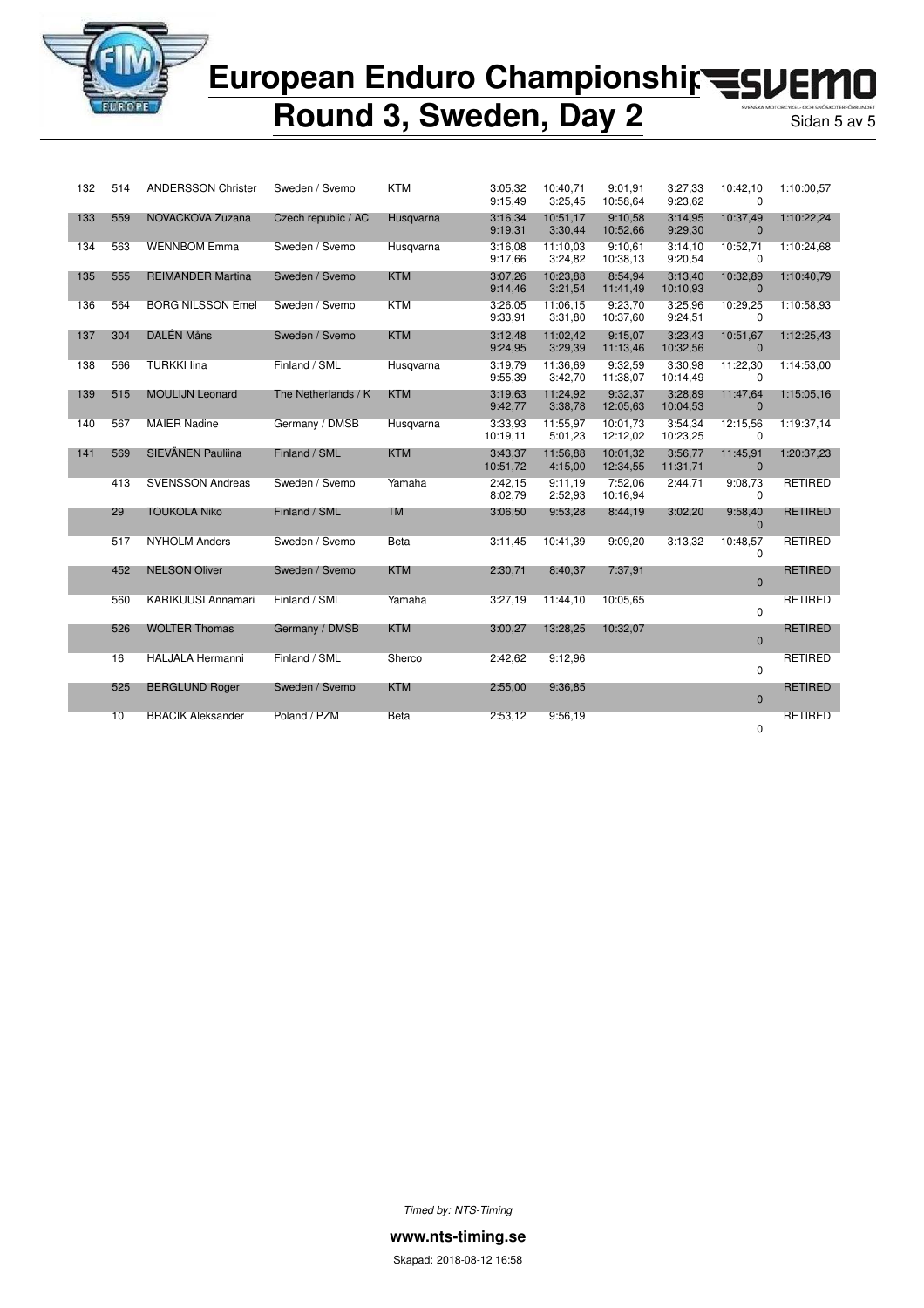

**Round 3, Sweden, Day 2** 

**Class: 250 2T**

|     |     |                           |                     |            | CT1-1   | ET1-1    | ET2-1    | $CT1-2$  | ET1-2    |              | Points |
|-----|-----|---------------------------|---------------------|------------|---------|----------|----------|----------|----------|--------------|--------|
| Plc | Nr  | Name                      | Nat/Fed             | Make       | ET2-2   | $CT1-3$  | ET1-3    | $ET2-3$  | Pen      | <u>Total</u> |        |
|     | 301 | <b>MICHELUZ Maurizio</b>  | Italy / FMI         | Husgvarna  | 2:35,63 | 8:31,62  | 7:52,65  | 2:33,68  | 8:37,37  | 56:49.40     | 20     |
|     |     |                           |                     |            | 7:40,71 | 2:38,05  | 8:38,67  | 7:41,02  | 0        |              |        |
| 2   | 302 | <b>VIERHUIZEN Rik</b>     | The Netherlands / K | KTM        | 2:41.08 | 8:55,51  | 7:47.75  | 2:44,24  | 8:36,04  | 58:17.05     | 17     |
|     |     |                           |                     |            | 7:55.48 | 2:50,23  | 8:42,32  | 8:04,40  | 0        |              |        |
| 3   | 303 | <b>ARENDSEN Jan Wille</b> | The Netherlands / K | <b>KTM</b> | 2:47,88 | 9:32.40  | 8:10.14  | 2:49,47  | 9:36.73  | 1:02:12.49   | 15     |
|     |     |                           |                     |            | 8:16,44 | 2:58,64  | 9:37,05  | 8:23,74  |          |              |        |
| 4   | 307 | <b>GEHLERT Alexander</b>  | Germany / DMSB      | <b>KTM</b> | 2:55,50 | 9:55.04  | 8:26.37  | 2:56,72  | 9:33.14  | 1:04:14.00   | 13     |
|     |     |                           |                     |            | 8:28,82 | 3:01,54  | 9:50,31  | 9:06.56  | υ        |              |        |
| 5   | 304 | DALÉN Måns                | Sweden / Svemo      | <b>KTM</b> | 3:12,48 | 11:02.42 | 9:15,07  | 3:23,43  | 10:51.67 | 1:12:25.43   | 11     |
|     |     |                           |                     |            | 9:24,95 | 3:29,39  | 11:13,46 | 10:32,56 | 0        |              |        |
|     |     |                           |                     |            |         |          |          |          |          |              |        |

*Timed by: NTS-Timing*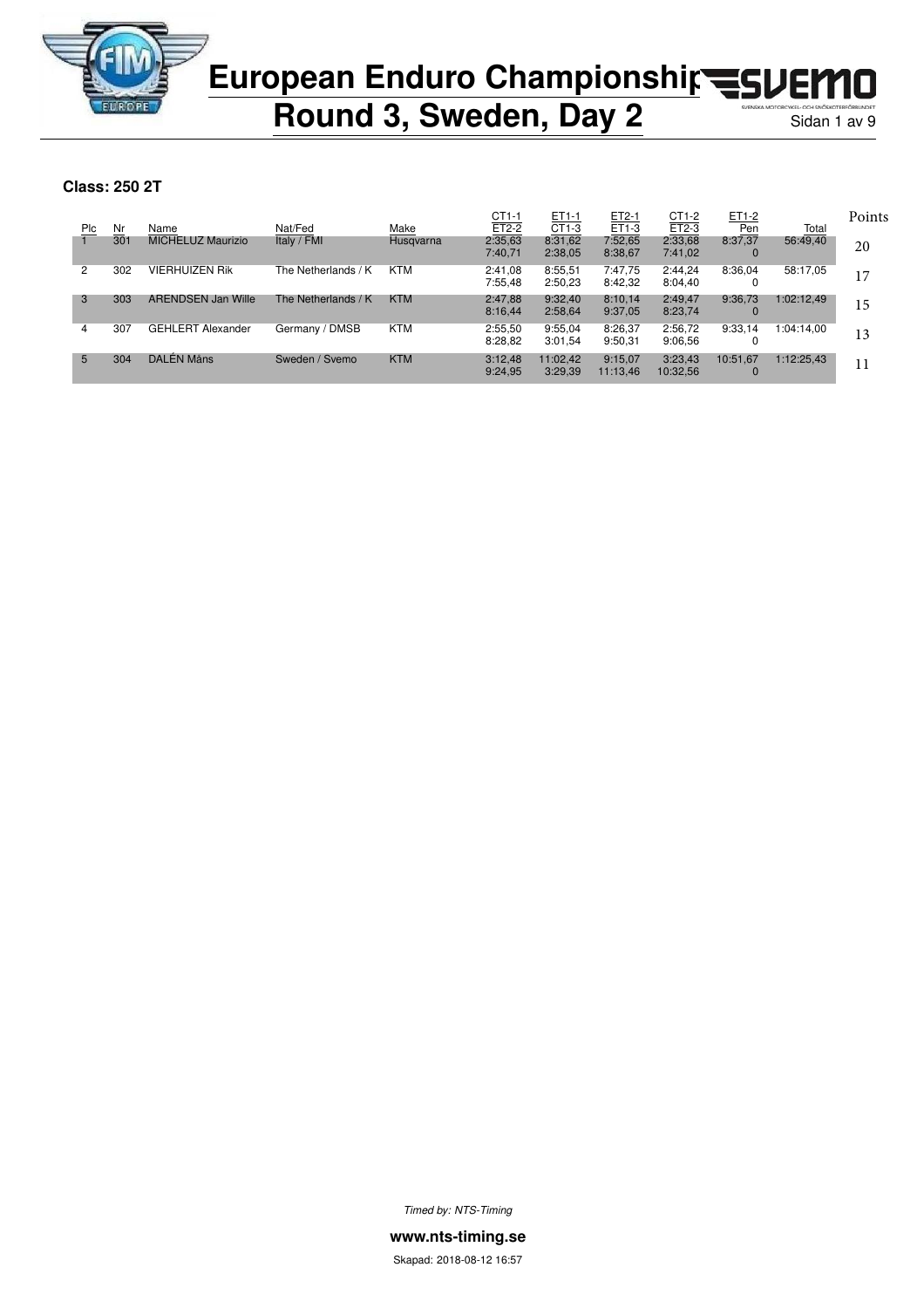

**Round 3, Sweden, Day 2** 

### **Class: 250 4T**

|                |     |                          |                     |            | $CT1-1$            | ET1-1              | ET2-1               | CT1-2              | ET1-2                   |                | Points |
|----------------|-----|--------------------------|---------------------|------------|--------------------|--------------------|---------------------|--------------------|-------------------------|----------------|--------|
| Plc            | Nr  | Name                     | Nat/Fed             | Make       | ET2-2              | $CT1-3$            | ET1-3               | $ET2-3$            | Pen                     | Total          |        |
|                | 410 | <b>KVARNSTRÖM Rober</b>  | Sweden / Svemo      | Yamaha     | 2:35,45<br>7:38,19 | 8:35.57<br>2:44,33 | 7:33,39<br>8:39,34  | 2:41.28<br>7:42,16 | 8:36,02<br>$\mathbf{0}$ | 56:45,73       | 20     |
| $\overline{2}$ | 405 | <b>FRIBERG Robert</b>    | Sweden / Svemo      | Husgvarna  | 2:35,35<br>7:42,53 | 8:49.69<br>2:45,88 | 7:35,38<br>8:42,99  | 2:39.81<br>7:43.03 | 8:42,34<br>0            | 57:17.00       | 17     |
| 3              | 401 | <b>MONTANARI Tommas</b>  | Italy / FMI         | <b>KTM</b> | 2:39,81<br>7:48,00 | 8:53,03<br>2:43,55 | 7:48.16<br>8:55,20  | 2:39,92<br>8:09.69 | 8:46,18<br>$\Omega$     | 58:23,54       | 15     |
| 4              | 402 | ROSSÉ Jonathan           | Switzerland / FMS   | Yamaha     | 2:37.31<br>8:02,12 | 8:51.28<br>2:51,52 | 7:50.73<br>8:55.89  | 2:40.48<br>7:56,38 | 8:48.99<br>0            | 58:34,70       | 13     |
| 5              | 412 | <b>KLEIN HANEVELD Ba</b> | The Netherlands / K | Husgvarna  | 2:41,20<br>7:54,28 | 9:07.16<br>2:50.69 | 7:50,49<br>9:09,77  | 2:44,51<br>7:57,97 | 9:06.38<br>$\mathbf{0}$ | 59:22,45       | 11     |
| 6              | 403 | <b>RIEDEL Robert</b>     | Germany / DMSB      | <b>KTM</b> | 2:45.86<br>8:02.96 | 9:22.96<br>2:48,89 | 7:58.08<br>9:03,24  | 2:44.22<br>8:06.66 | 9:04.03<br>0            | 59:56,90       | 10     |
| 7              | 408 | <b>WISS Robin</b>        | Sweden / Svemo      | Yamaha     | 2:44,46<br>8:06.84 | 9:19.35<br>2:51,43 | 8:08.99<br>9:15,00  | 2:47.10<br>8:13,11 | 9:11,16<br>$\mathbf{0}$ | 1:00:37,44     | 9      |
| 8              | 404 | <b>ALLEMAN Sandro</b>    | Switzerland / FMS   | <b>KTM</b> | 2:43,76<br>8:12,58 | 9:23.84<br>2:52,57 | 8:02.87<br>9:27,76  | 2:40.19<br>8:21,76 | 9:11.82<br>0            | 1:00:57,15     | 8      |
| 9              | 407 | <b>BORAK Marek</b>       | Czech republic / AC | Husgvarna  | 2:47,23<br>8:13,72 | 9:35,30<br>2:57,88 | 8:09,78<br>9:16,15  | 2:49.97<br>8:19,43 | 9:18,92<br>$\mathbf{0}$ | 1:01:28,38     | 7      |
| 10             | 409 | <b>SCHUBERT Maik</b>     | Germany / DMSB      | <b>KTM</b> | 2:46.79<br>8:20,15 | 9:34.15<br>2:57,67 | 8:23.30<br>9:32,44  | 2:49.46<br>8:33,20 | 9:20,84<br>0            | 1:02:18.00     | 6      |
| 11             | 411 | <b>GUNNERHEIM Felix</b>  | Sweden / Svemo      | <b>KTM</b> | 2:48,98<br>8:25,09 | 9:40,16<br>2:59,28 | 8:26,50<br>9:29,38  | 2:51,97<br>8:29,36 | 9:32,78<br>$\mathbf{0}$ | 1:02:43,50     | 5      |
| 12             | 406 | <b>BRACIK Rafal</b>      | Poland / PZM        | <b>KTM</b> | 2:47,33<br>8:31,92 | 9:34.82<br>3:05.86 | 8:12,71<br>9:48.36  | 2:53.75<br>8:39,59 | 9:38,48<br>$\Omega$     | 1:03:12,82     | 4      |
|                | 413 | <b>SVENSSON Andreas</b>  | Sweden / Svemo      | Yamaha     | 2:42,15<br>8:02,79 | 9:11,19<br>2:52,93 | 7:52,06<br>10:16,94 | 2:44,71            | 9:08,73<br>$\mathbf{0}$ | <b>RETIRED</b> |        |

*Timed by: NTS-Timing*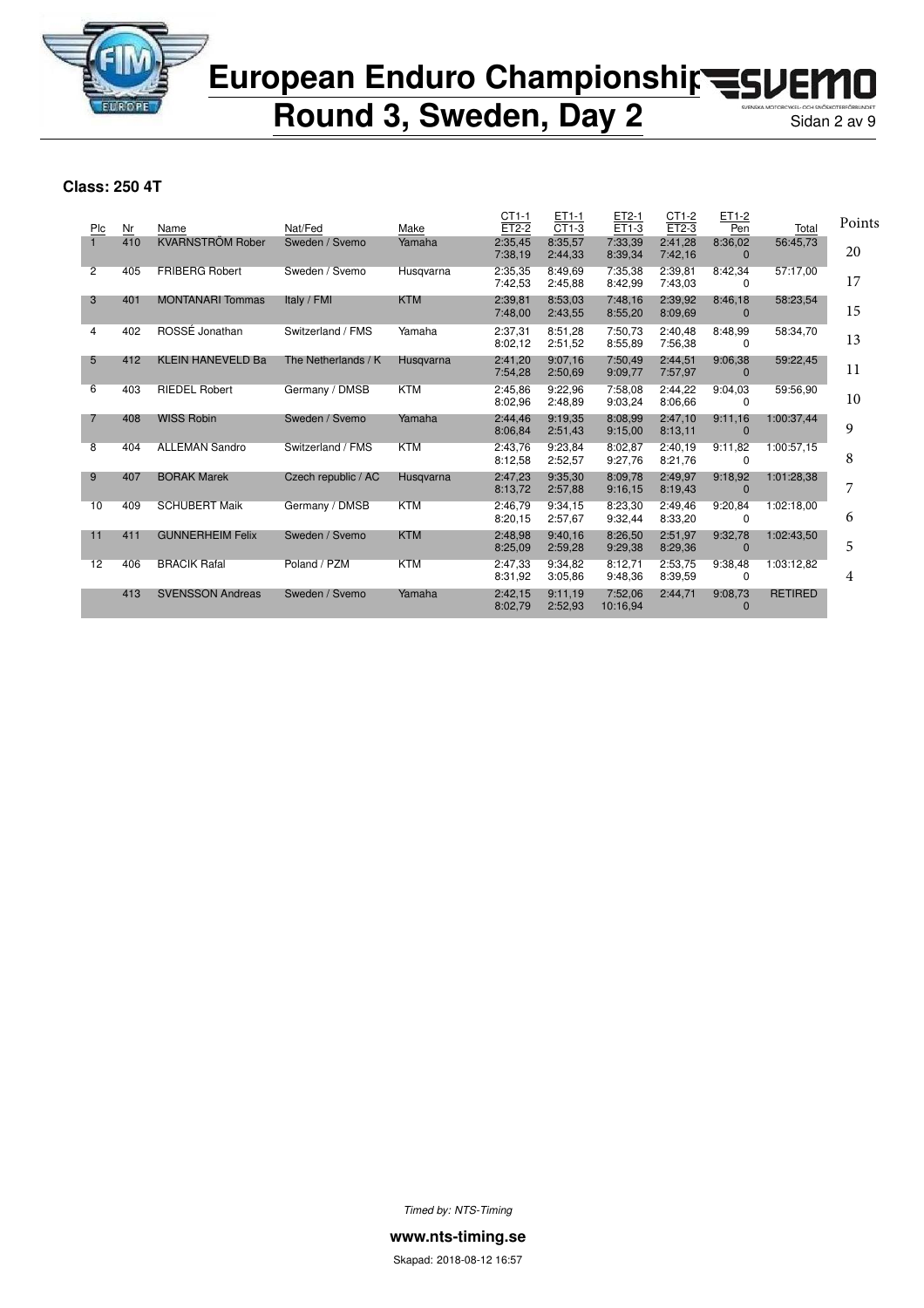

**Round 3, Sweden, Day 2** 

### **Class: Over 250 2T**

|     |     |                        |                     |             | $CT1-1$ | ET1-1    | ET2-1    | CT1-2   | ET1-2        |            | Points |
|-----|-----|------------------------|---------------------|-------------|---------|----------|----------|---------|--------------|------------|--------|
| Plc | Nr  | Name                   | Nat/Fed             | Make        | $ET2-2$ | CT1-3    | ET1-3    | $ET2-3$ | Pen          | Total      |        |
|     | 352 | <b>LARSSON Martin</b>  | Sweden / Svemo      | Husqvarna   | 2:38,01 | 8:53,30  | 7:36,46  | 2:40,91 | 8:44.26      | 57:26,80   | 20     |
|     |     |                        |                     |             | 7:43,64 | 2:42,52  | 8:41,25  | 7:46,45 | 0            |            |        |
| 2   | 353 | <b>DOLFING Lucas</b>   | The Netherlands / K | Тm          | 2:40,14 | 8:56,33  | 7:41.15  | 2:40,13 | 8:55,75      | 57:53,34   | 17     |
|     |     |                        |                     |             | 7:40.16 | 2:44,68  | 8:52,86  | 7:42,14 | 0            |            |        |
| 3   | 351 | <b>HÁDEK Jirí</b>      | Czech republic / AC | <b>KTM</b>  | 2:32,36 | 8:59,80  | 7:40,54  | 2:36,82 | 8:49.25      | 58:17,52   | 15     |
|     |     |                        |                     |             | 7:59,77 | 2:45,13  | 9:00,69  | 7:53,16 | $\Omega$     |            |        |
| 4   | 357 | <b>HRONES Jakub</b>    | Czech republic / AC | GasGas      | 2:41,63 | 9:14.46  | 8:02.39  | 2:45,18 | 9:09.96      | 1:00:07.98 | 13     |
|     |     |                        |                     |             | 7:59.65 | 2:54,33  | 9:12,07  | 8:08,31 | 0            |            |        |
| 5   | 354 | <b>KUCERA Lukás</b>    | Czech republic / AC | <b>KTM</b>  | 2:40,62 | 9:08.39  | 8:05,27  | 2:47,21 | 9:10,27      | 1:00:21,53 | 11     |
|     |     |                        |                     |             | 8:03,35 | 2:58,33  | 9:19,99  | 8:08,10 | $\mathbf{0}$ |            |        |
| 6   | 355 | <b>HELBIG Gerrit</b>   | Germany / DMSB      | <b>KTM</b>  | 2:41,46 | 9:29.09  | 8:07.29  | 2:44,24 | 9:17,64      | 1:00:43.59 | 10     |
|     |     |                        |                     |             | 8:06,34 | 2:48,14  | 9:15,74  | 8:13.65 | 0            |            |        |
| 7   | 356 | <b>VESTLING Pontus</b> | Sweden / Svemo      | <b>Beta</b> | 2:50,80 | 9:48,27  | 8:14,95  | 2:52,30 | 9:34,67      | 1:02:41.85 | 9      |
|     |     |                        |                     |             | 8:18,94 | 2:57,45  | 9:38,37  | 8:26,10 | $\bf{0}$     |            |        |
| 8   | 359 | <b>MALMROS Jonnie</b>  | Sweden / Svemo      | KTM         | 2:54,29 | 10:03.20 | 8:25,47  | 2:56,14 | 10:45.93     | 1:05:36.13 |        |
|     |     |                        |                     |             | 8:34,70 | 3:07.67  | 10:02,34 | 8:46,39 | 0            |            | 8      |
| 9   | 358 | <b>KÖLBACH Tom</b>     | Germany / DMSB      | <b>Beta</b> | 3:00,01 | 10:04,89 | 8:49,51  | 2:59,29 | 9:54,65      | 1:05:54,17 | 7      |
|     |     |                        |                     |             | 8:47,15 | 3:05,94  | 10:12,77 | 8:59,96 | $\Omega$     |            |        |
|     |     |                        |                     |             |         |          |          |         |              |            |        |

*Timed by: NTS-Timing*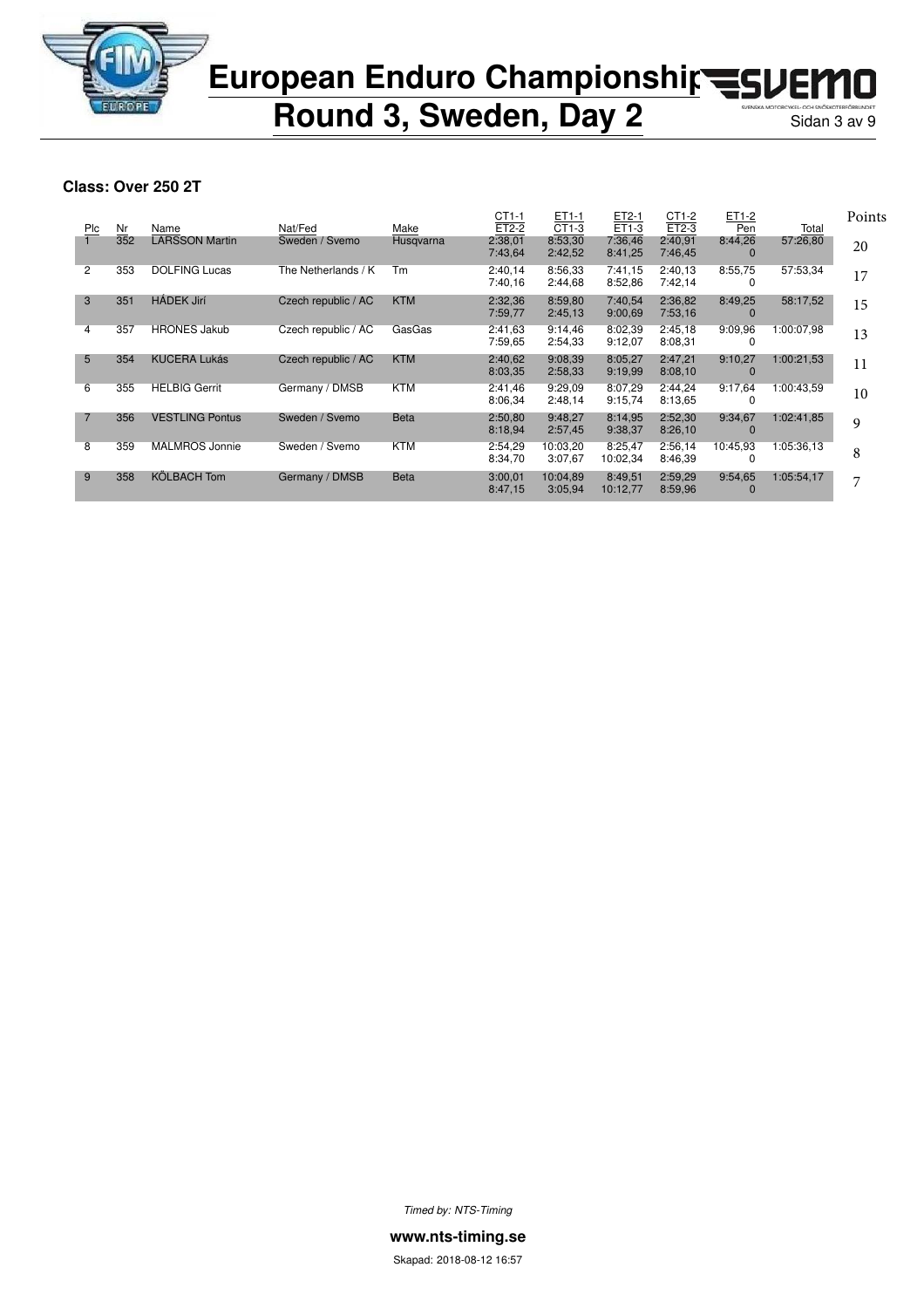

**Round 3, Sweden, Day 2** 

### **Class: Over 250 4T**

| Plc            | Nr  | Name                     | Nat/Fed             | Make        | CT1-1<br>$ET2-2$   | ET1-1<br>$CT1-3$   | ET2-1<br>$ET1-3$   | CT1-2<br>$ET2-3$   | ET1-2<br>Pen            | Total          | Points         |
|----------------|-----|--------------------------|---------------------|-------------|--------------------|--------------------|--------------------|--------------------|-------------------------|----------------|----------------|
|                | 451 | <b>BATTIG Alessandro</b> | Italy / FMI         | Kawasaki    | 2:34,11<br>7:32,12 | 8:45,75<br>2:40,40 | 7:33,00<br>8:35,73 | 2:34,77<br>7:38,32 | 8:33,84<br>$\Omega$     | 56:28,04       | 20             |
| $\overline{2}$ | 454 | <b>HANSSON Rikard</b>    | Sweden / Svemo      | <b>HSQ</b>  | 2:35,82<br>7:29,60 | 8:44.32<br>2:41,00 | 7:35,07<br>8:39,22 | 2:38,75<br>7:32,55 | 8:48,39<br>$\Omega$     | 56:44.72       | 17             |
| 3              | 455 | <b>MARKVART Patrik</b>   | Czech republic / AC | <b>KTM</b>  | 2:34.70<br>7:38,25 | 8:45.12<br>2:44,61 | 7:40.98<br>8:39,06 | 2:37.23<br>7:42,25 | 8:42,11<br>$\Omega$     | 57:04,31       | 15             |
| 4              | 453 | <b>CONFORTI Guido</b>    | Italy / FMI         | Husgvarna   | 2:37,52<br>7:44,27 | 8:53,75<br>2:45,62 | 7:43,97<br>8:56,77 | 2:42,79<br>7:49.53 | 8:54,23<br>0            | 58:08,45       | 13             |
| 5              | 463 | <b>BRUIJSTEN Daan</b>    | The Netherlands / K | <b>KTM</b>  | 2:37,79<br>7:47,56 | 8:52.76<br>2:46,90 | 7:47.33<br>8:59,17 | 2:40.04<br>7:47,79 | 8:52,90<br>$\mathbf{0}$ | 58:12,24       | 11             |
| 6              | 466 | <b>LÖFQUIST Franz</b>    | Sweden / Svemo      | Yamaha      | 2:41,50<br>7:51.75 | 9:05.86<br>2:45,24 | 7:51.02<br>8:59.65 | 2:40,49<br>7:52,06 | 8:58,84<br>0            | 58:46,41       | 10             |
| 7              | 464 | <b>FASTH Linus</b>       | Sweden / Svemo      | Husqvarna   | 2:37.93<br>7:52,42 | 9:07.95<br>2:58,12 | 8:01.17<br>9:00,70 | 2:43.39<br>7:53,41 | 9:07.59<br>$\mathbf{0}$ | 59:22,68       | 9              |
| $\overline{8}$ | 457 | <b>NIJKAMP Robin</b>     | The Netherlands / K | <b>KTM</b>  | 2:42,42<br>7:55,10 | 9:08.66<br>2:48,24 | 7:54,58<br>9:08.40 | 2:43,53<br>7:58,55 | 9:09,31<br>$\Omega$     | 59:28.79       | 8              |
| 9              | 470 | <b>MÜLLER Philipp</b>    | Germany / DMSB      | <b>Beta</b> | 2:43.91<br>7:56,02 | 9:13.63<br>2:44,22 | 8:02.05<br>9:09.58 | 2:42.55<br>8:05,71 | 9:06,69<br>$\Omega$     | 59:44,36       | 7              |
| 10             | 459 | <b>RAMBOW Nico</b>       | Germany / DMSB      | <b>KTM</b>  | 2:45,37<br>8:01.17 | 9:07.88<br>2:53,54 | 8:00,45<br>9:07,82 | 2:47.76<br>8:02,86 | 9:01,73<br>0            | 59:48,58       | 6              |
| 11             | 461 | <b>BIENE Priit</b>       | Estonia / EMF       | Husqvarna   | 2:42.37<br>8:03,34 | 9:09.96<br>2:49,58 | 7:59.96<br>9:08.04 | 2:45.48<br>8:09,51 | 9:07.24<br>$\mathbf{0}$ | 59:55,48       | 5              |
| 12             | 467 | <b>HUEBNER Edward</b>    | Germany / DMSB      | <b>KTM</b>  | 2:41,67<br>8:10,90 | 9:16.96<br>2:50,49 | 7:57,08<br>9:15.35 | 2:46,16<br>8:00.95 | 9:12,93<br>$\Omega$     | 1:00:12,49     | 4              |
| 13             | 458 | <b>KUCHARSKI Jakub</b>   | Poland / PZM        | <b>KTM</b>  | 2:45.01<br>8:06,58 | 9:30.20<br>2:53,76 | 8:01.62<br>9:24,53 | 2:49.30<br>8:17,94 | 9:12,07<br>$\Omega$     | 1:01:01,01     | 3              |
| 14             | 460 | <b>ISOPP Manuel</b>      | Austria / AMF       | Husgvarna   | 2:43,22<br>8:07,49 | 9:11.00<br>2:51,07 | 8:07,86<br>9:17,16 | 2:44,54<br>8:58,40 | 9:11.08<br>0            | 1:01:11.82     | $\overline{c}$ |
| 15             | 465 | <b>GUSTAVSSON Emil</b>   | Sweden / Svemo      | Husgvarna   | 2:47,33<br>8:06,41 | 9:25.52<br>2:54,76 | 8:09.99<br>9:26,56 | 2:48.33<br>8:17,76 | 9:17,09<br>$\mathbf{0}$ | 1:01:13.75     | 1              |
|                | 452 | <b>NELSON Oliver</b>     | Sweden / Svemo      | <b>KTM</b>  | 2:30.71            | 8:40.37            | 7:37.91            |                    | $\Omega$                | <b>RETIRED</b> |                |

*Timed by: NTS-Timing*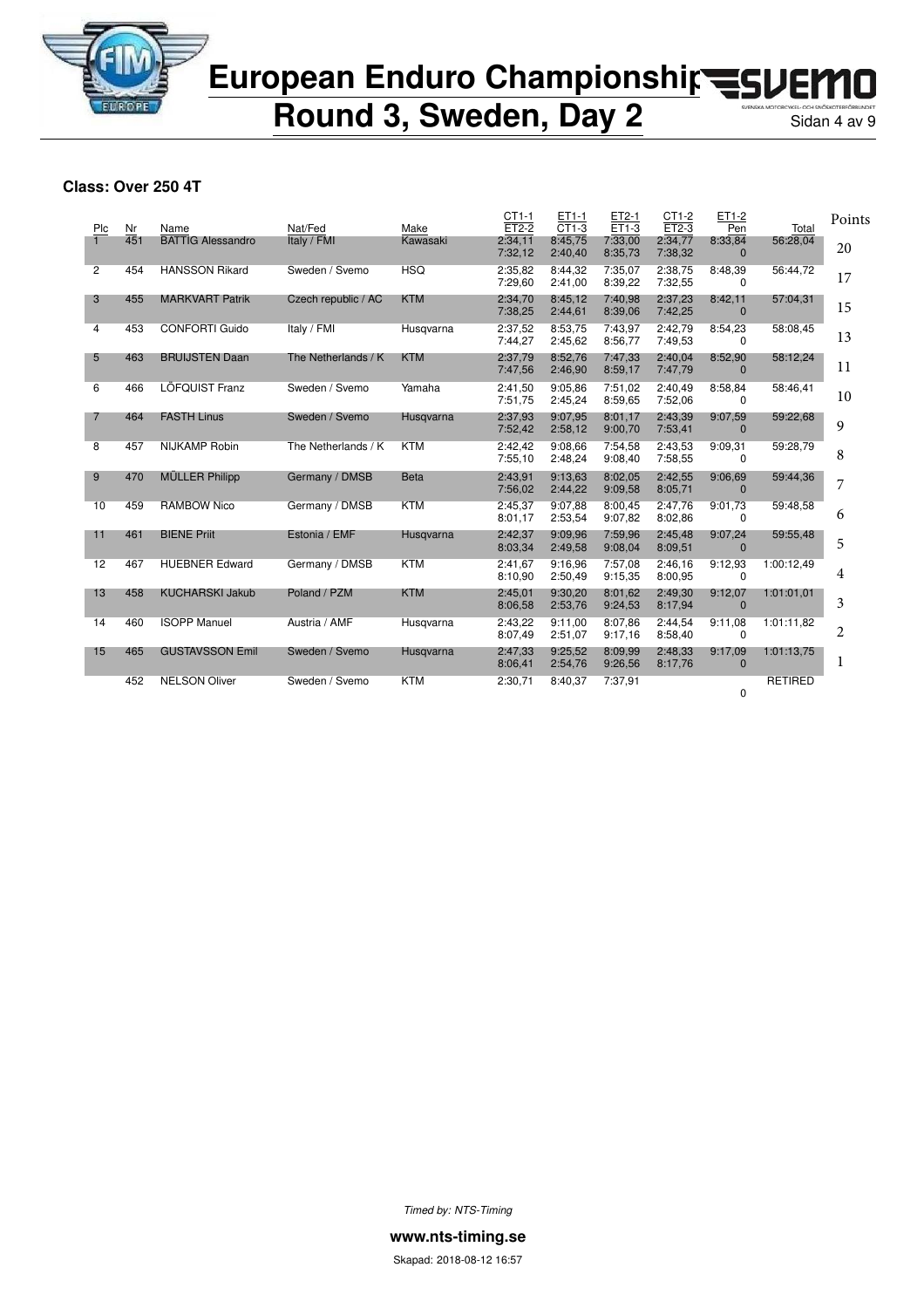

**Round 3, Sweden, Day 2** 

### **Class: Junior E1**

| Plc            | Nr  | Name                     | Nat/Fed             | Make       | CT1-1<br>$ET2-2$   | ET1-1<br>CT1-3     | ET2-1<br>$ET1-3$   | CT1-2<br>$ET2-3$   | ET1-2<br>Pen              | Total      | Points         |
|----------------|-----|--------------------------|---------------------|------------|--------------------|--------------------|--------------------|--------------------|---------------------------|------------|----------------|
|                | 101 | <b>DUBOST Thomas</b>     | France / FFM        | <b>KTM</b> | 2:34,10<br>7:32,87 | 8:29,73<br>2:36,62 | 7:35,80<br>8:37,01 | 2:34,85<br>7:42,73 | 8:24,91<br>$\mathbf{0}$   | 56:08,62   | 20             |
| $\overline{2}$ | 103 | SALOMONSSON Joh          | Sweden / Svemo      | Husgvarna  | 2:40.80<br>7:39.88 | 8:42.73<br>2:40,94 | 7:51.41<br>8:42,29 | 2:37.08<br>7:42,91 | 8:47,32<br>$\Omega$       | 57:25.36   | 17             |
| 3              | 102 | <b>SKOG Pontus</b>       | Sweden / Svemo      | <b>KTM</b> | 2:41,86<br>7:45,92 | 8:54,20<br>2:41,12 | 7:44,61<br>8:43,99 | 2:39,97<br>7:45.64 | 8:43,81<br>$\mathbf 0$    | 57:41,12   | 15             |
| 4              | 105 | <b>GUNNERHEIM Alexan</b> | Sweden / Svemo      | Yamaha     | 2:38,60<br>7:47,95 | 9:05,25<br>2:41,20 | 7:48,13<br>8:46,92 | 2:36,38<br>7:49,53 | 8:50,03<br>0              | 58:03,99   | 13             |
| 5              | 121 | <b>OJANPERÄ Mattias</b>  | Sweden / Svemo      | <b>KTM</b> | 2:38.61<br>7:48,98 | 8:55.56<br>2:48,28 | 7:41.48<br>8:57,39 | 2:41.54<br>7:45,99 | 8:57,15<br>$\mathbf 0$    | 58:14,98   | 11             |
| 6              | 104 | <b>HELANDER Eemil</b>    | Finland / SML       | Yamaha     | 2:39,37<br>7:53,72 | 8:52,06<br>2:49,43 | 7:52,18<br>8:55,09 | 2:40,95<br>7:55,00 | 8:48,69<br>0              | 58:26,49   | 10             |
| 7              | 108 | <b>WENNERLUND Olle</b>   | Sweden / Svemo      | <b>KTM</b> | 2:42,09<br>7:51,94 | 8:54,73<br>2:45,33 | 7:50,18<br>9:01,74 | 2:39,90<br>7:56,31 | 8:49,50<br>$\mathbf{0}$   | 58:31,72   | 9              |
| $\overline{8}$ | 122 | <b>CARLSSON Tobias</b>   | Sweden / Svemo      | <b>KTM</b> | 2:40,64<br>7:48,07 | 9:07,35<br>2:44,95 | 7:57,36<br>9:05,23 | 2:44,51<br>7:54,95 | 8:53,57<br>0              | 58:56,63   | 8              |
| 9              | 109 | <b>WENNERLUND Petter</b> | Sweden / Svemo      | <b>KTM</b> | 2:40.34<br>7:50,94 | 9:08.55<br>2:43,61 | 8:10,34<br>8:55,45 | 2:43.03<br>7:55,74 | 8:49,43<br>$\mathbf{0}$   | 58:57,43   | 7              |
| 10             | 127 | GÖTHENBERG Marcu         | Sweden / Svemo      | Husqvarna  | 2:38,76<br>7:57,93 | 9:04.55<br>2:51,60 | 8:00,44<br>9:12.58 | 2:42,54<br>8:06.12 | 9:09,48<br>0              | 59:44,00   | 6              |
| 11             | 115 | <b>ANDERSSON Carl</b>    | Sweden / Svemo      | <b>KTM</b> | 2:45,20<br>7:57,71 | 9:09,21<br>2:51,94 | 7:58,74<br>9:14,63 | 2:43,86<br>8:03,48 | 9:06,06<br>$\mathbf 0$    | 59:50,83   | 5              |
| 12             | 126 | <b>MAREK Jakub</b>       | Czech republic / AC | Yamaha     | 2:38,84<br>8:00,91 | 9:30,46<br>2:46,32 | 8:00.60<br>9:11,99 | 2:42,18<br>8:09.64 | 9:03,35<br>0              | 1:00:04.29 | 4              |
| 13             | 119 | <b>BURUD Kevin</b>       | Norway / NMF        | Yamaha     | 2:43,04<br>8:12,06 | 9:06.68<br>2:53,45 | 8:04.37<br>9:11.49 | 2:49.25<br>7:58,04 | 9:11,24<br>$\mathbf{0}$   | 1:00:09,62 | 3              |
| 14             | 114 | <b>KARLSSON Arvid</b>    | Sweden / Svemo      | Husqvarna  | 2:43,52<br>8:05,02 | 9:16.81<br>2:59.99 | 7:59.88<br>9:17,80 | 2:44,82<br>8:12,85 | 9:16,66<br>0              | 1:00:37,35 | $\overline{2}$ |
| 15             | 117 | <b>NOHR Håkon</b>        | Norway / NMF        | <b>KTM</b> | 2:49,84<br>8:05,26 | 9:26,29<br>2:52,23 | 8:03,63<br>9:19,10 | 2:45,40<br>8:07,28 | 9:10,09<br>$\mathbf 0$    | 1:00:39,12 | 1              |
| 16             | 106 | <b>SZUTA Kamil</b>       | Poland / PZM        | <b>KTM</b> | 2:44,39<br>8:04,20 | 9:28,44<br>2:49,56 | 8:00,42<br>9:23,49 | 2:42,93<br>8:17,52 | 9:17,14<br>$\Omega$       | 1:00:48.09 |                |
| 17             | 111 | <b>BAKLARZ Kacper</b>    | Poland / PZM        | Husqvarna  | 2:49,21<br>8:12,35 | 9:38,37<br>2:53,53 | 8:16.53<br>9:29,02 | 2:52,65<br>8:16,96 | 9:28,94<br>$\mathbf{0}$   | 1:01:57,56 |                |
| 18             | 123 | VON SCHANTZ Willia       | Sweden / Svemo      | KTM        | 2:49,56<br>8:36,23 | 9:30,74<br>2:56,19 | 8:13.09<br>9:31,90 | 2:51,90<br>8:22,60 | 9:28,35<br>0              | 1:02:20,56 |                |
| 19             | 124 | <b>ANDERLUND Felix</b>   | Sweden / Svemo      | <b>KTM</b> | 2:51,15<br>8:08,11 | 9:39,52<br>3:05,99 | 8:16,25<br>9:47,23 | 2:48,03<br>8:27,61 | 9:28,17<br>$\mathbf{0}$   | 1:02:32,06 |                |
| 20             | 125 | <b>ENGBERG Robert</b>    | Sweden / Svemo      | Husgvarna  | 2:54,23<br>8:21,33 | 9:48.82<br>2:58,09 | 8:22,71<br>9:39,20 | 2:54,68<br>8:29,40 | 9:45,27<br>0              | 1:03:13.73 |                |
| 21             | 113 | <b>HOLUB Lukas</b>       | Czech republic / AC | Sherco     | 2:51,60<br>8:17,58 | 9:46,32<br>2:57,10 | 8:18,02<br>9:59,23 | 2:50,68<br>8:54,98 | 9:28,94<br>$\overline{0}$ | 1:03:24,45 |                |
| 22             | 120 | <b>MOILANEN Marcus</b>   | Sweden / Svemo      | Husqvarna  | 2:55,91<br>8:28,50 | 9:35.19<br>3:07.96 | 8:24,50<br>9:55,07 | 2:59,68<br>8:49,52 | 9:38,23<br>$\Omega$       | 1:03:54,56 |                |

*Timed by: NTS-Timing*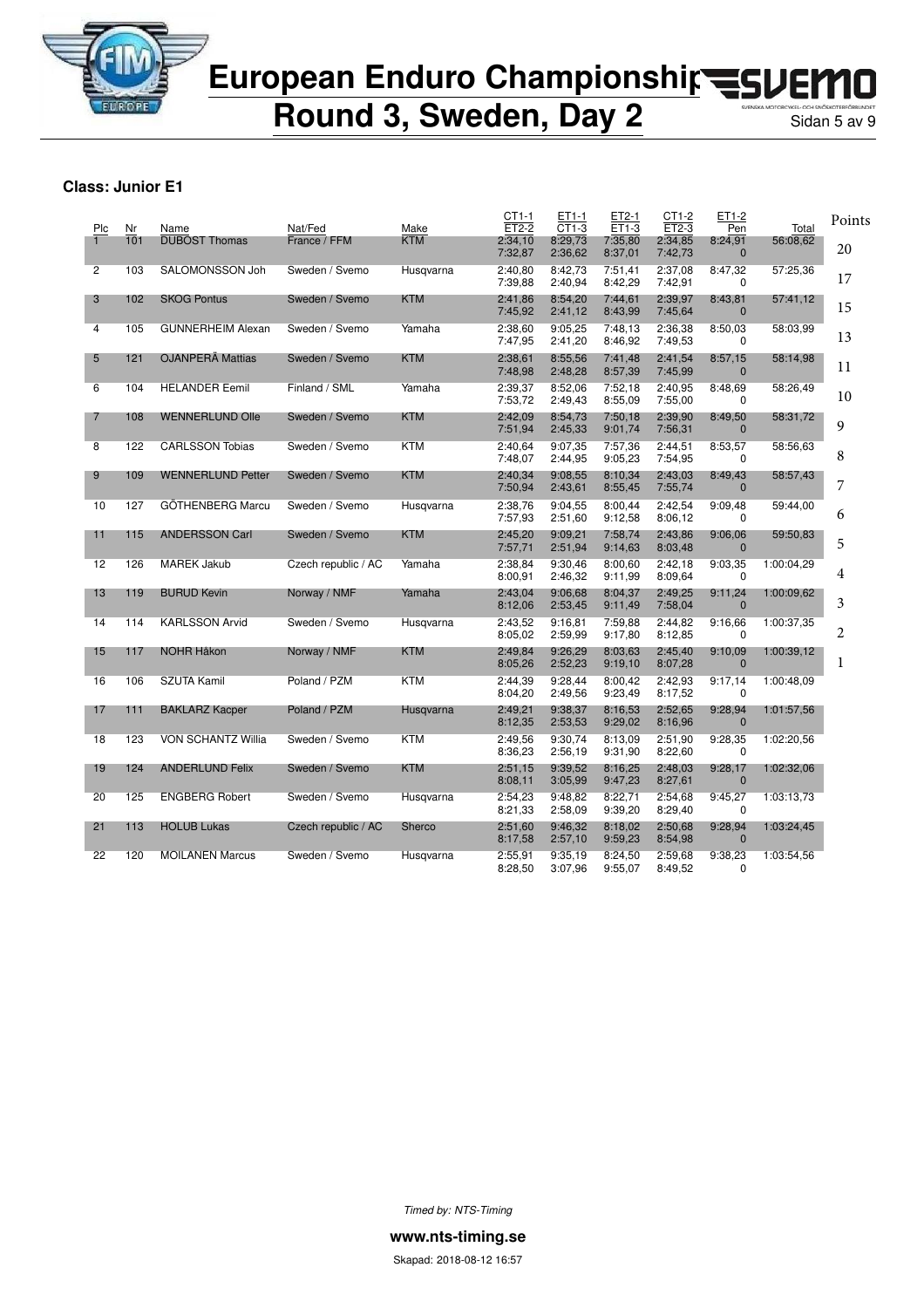

**Round 3, Sweden, Day 2** 

### **Class: Junior E2/E3**

| Plc            | Nr  | Name                     | Nat/Fed             | Make        | $CT1-1$<br>$ET2-2$ | ET1-1<br>$CT1-3$    | ET2-1<br>$ET1-3$   | CT1-2<br>$ET2-3$   | ET1-2<br>Pen            | Total      | Points         |
|----------------|-----|--------------------------|---------------------|-------------|--------------------|---------------------|--------------------|--------------------|-------------------------|------------|----------------|
|                | 201 | <b>BLANJOUE Hugo</b>     | France / FFM        | <b>KTM</b>  | 2:31,04<br>7:29,55 | 8:32,86<br>2:37,83  | 7:32,96<br>8:29,01 | 2:33,84<br>7:34,41 | 8:23,91<br>$\Omega$     | 55:45,41   | 20             |
| $\overline{2}$ | 202 | <b>MACORITTO Lorenzo</b> | Italy / FMI         | Husqvarna   | 2:32,73<br>7:34,27 | 8:40.62<br>2:37,07  | 7:35.30<br>8:39,40 | 2:31,19<br>7:38,45 | 8:41,57<br>$\Omega$     | 56:30,60   | 17             |
| 3              | 212 | <b>ETCHELLS Jed</b>      | Great Britain / ACU | Sherco      | 2:37.15<br>7:40,04 | 8:42.91<br>2:38,72  | 7:41.81<br>8:39,36 | 2:35.45<br>7:36,10 | 8:38.23<br>$\Omega$     | 56:49,77   | 15             |
| 4              | 203 | <b>KOUBLE Krystof</b>    | Czech republic / AC | <b>KTM</b>  | 2:32,46<br>7:36.53 | 8:39.43<br>2:44,63  | 7:40.20<br>8:43,26 | 2:35,36<br>7:39.53 | 8:45,32<br><sup>0</sup> | 56:56,72   | 13             |
| 5              | 217 | <b>ANDERSSON Adam</b>    | Sweden / Svemo      | <b>KTM</b>  | 2:39,61<br>7:45.64 | 8:48.57<br>2:39,45  | 7:44.18<br>8:41,87 | 2:39,46<br>7:39,02 | 8:44,20<br>$\Omega$     | 57:22,00   | 11             |
| 6              | 207 | LJUNGSTRÖM Oscar         | Sweden / Svemo      | Husgvarna   | 2:38,78<br>7:34.98 | 8:51,18<br>2:45,29  | 7:36.33<br>8:49.25 | 2:38,74<br>7:40,74 | 8:47,73<br>$\Omega$     | 57:23,02   | 10             |
| 7              | 213 | <b>SANDSTEDT Anton</b>   | Sweden / Svemo      | Husgvarna   | 2:36,35<br>7:44,28 | 8:55,80<br>2:41,68  | 7:45.47<br>8:46,12 | 2:40,44<br>7:48,76 | 8:43,30<br>$\Omega$     | 57:42,20   | 9              |
| 8              | 206 | KARLSEN Håkon Eng        | Norway / NMF        | Husgvarna   | 2:33.78<br>7:47,00 | 8:50.74<br>2:44,51  | 7:44.82<br>8:51,35 | 2:36.25<br>7:48,40 | 8:50,61<br>$\Omega$     | 57:47.46   | 8              |
| 9              | 219 | <b>LARGÉN Noa</b>        | Sweden / Svemo      | Husgvarna   | 2:39,58<br>7:50,83 | 8:51,09<br>2:45,28  | 7:45,29<br>8:48,99 | 2:40,48<br>7:46.85 | 8:45,56<br>$\Omega$     | 57:53,95   | 7              |
| 10             | 211 | ZIVNÝ Adolf              | Czech republic / AC | <b>KTM</b>  | 2:37,75<br>7:45.81 | 8:51,81<br>2:43,41  | 7:45,38<br>8:56,46 | 2:39,83<br>8:01,96 | 8:57,48<br>$\Omega$     | 58:19.89   | 6              |
| 11             | 208 | <b>THERIC Neels</b>      | France / FFM        | Honda       | 2:36.86<br>7:48,72 | 8:58.51<br>2:41,81  | 7:59.04<br>8:54,19 | 2:37.29<br>7:51,94 | 8:52,91<br>$\Omega$     | 58:21,27   | 5              |
| 12             | 215 | <b>WAHLSTRÖM Erik</b>    | Sweden / Svemo      | Sherco      | 2:48.00<br>8:02.59 | 9:12.41<br>2:49,64  | 8:03.99<br>9:09.65 | 2:47.43<br>8:03,00 | 9:03.89<br>0            | 1:00:00,60 | 4              |
| 13             | 224 | <b>MÜLLER Maximilian</b> | Germany / DMSB      | <b>Beta</b> | 2:46.27<br>8:05,90 | 9:30.07<br>2:51,47  | 8:16.52<br>9:24,55 | 2:46.03<br>8:25,43 | 9:18,81<br>$\Omega$     | 1:01:25.05 | 3              |
| 14             | 220 | <b>JANSSON Sebastian</b> | Sweden / Svemo      | Husgvarna   | 2:49,33<br>8:27,08 | 9:28.84<br>2:54,21  | 8:21.13<br>9:36,72 | 2:48.41<br>8:24,27 | 9:32,77<br>$\Omega$     | 1:02:22,76 | $\overline{2}$ |
| 15             | 222 | <b>GRÖNSLETT Martin</b>  | Sweden / Svemo      | <b>Beta</b> | 2:58,92<br>8:40,40 | 10:07.61<br>3:06,57 | 8:26,39<br>9:59,36 | 2:59,78<br>8:49,98 | 9:57,32<br>$\Omega$     | 1:05:06.33 | 1              |

*Timed by: NTS-Timing*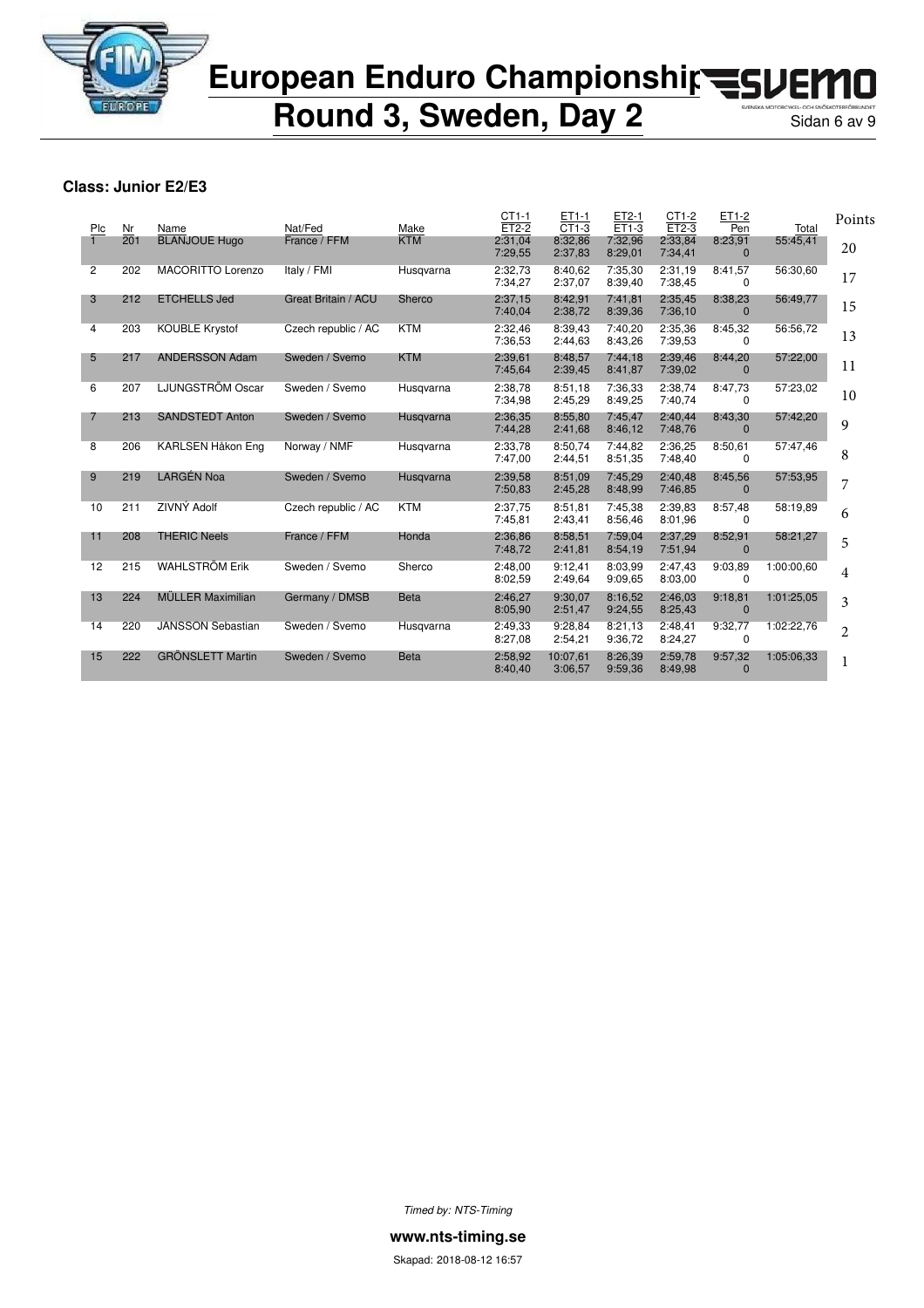

**Round 3, Sweden, Day 2** Sidan 7 av 9

#### **Class: Junior U21**

| Plc            | Nr             | Name                     | Nat/Fed             | Make        | CT1-1<br>ET2-2     | ET1-1<br>CT1-3      | ET2-1<br>ET1-3      | CT1-2<br>ET2-3     | ET1-2<br>Pen            | Total          | Points |
|----------------|----------------|--------------------------|---------------------|-------------|--------------------|---------------------|---------------------|--------------------|-------------------------|----------------|--------|
|                | 3              | <b>KYTÖNEN Roni</b>      | Finland / SML       | Husqvarna   | 2:38,21<br>7:29,38 | 8:43,82<br>2:38,57  | 7:38,33<br>8:44,60  | 2:37,45<br>7:42,90 | 8:36,32<br>$\mathbf{0}$ | 56:49,58       | 20     |
| $\overline{2}$ | $\overline{2}$ | <b>BERERD Nathan</b>     | France / FFM        | Husqvarna   | 2:35,37<br>7:39,17 | 8:46.81<br>2:40,19  | 7:47,89<br>8:40,01  | 2:37,98<br>7:48,81 | 8:39,85<br>0            | 57:16,08       | 17     |
| 3              | 1              | <b>SPANU Claudio</b>     | Italy / FMI         | Husgvarna   | 2:39,78<br>7:36,95 | 8:53,39<br>2:38,20  | 7:53,49<br>8:41,82  | 2:39.29<br>7:44,88 | 8:41,11<br>$\mathbf 0$  | 57:28,91       | 15     |
| 4              | 14             | <b>JUUPALUOMA Peetu</b>  | Finland / SML       | Husqvarna   | 2:47,32<br>7:46,18 | 9:02,59<br>2:47,22  | 7:53,05<br>8:57,21  | 2:42,12<br>7:55,05 | 8:59,66<br>0            | 58:50,40       | 13     |
| 5              | 5              | <b>ALLERS Jan</b>        | Germany / DMSB      | <b>KTM</b>  | 2:42,54<br>7:46,11 | 9:22,27<br>2:44,78  | 7:57,28<br>9:02,38  | 2:39,47<br>7:54,42 | 9:04,48<br>$\mathbf 0$  | 59:13,73       | 11     |
| 6              | 21             | <b>ADIELSSON Marcus</b>  | Sweden / Svemo      | Yamaha      | 2:40,79<br>7:58,74 | 9:10,73<br>2:43,92  | 8:00,39<br>9:06,14  | 2:43,13<br>7:58,60 | 9:01,89<br>0            | 59:24,33       | 10     |
| 7              | 9              | <b>AHLIN Max</b>         | Sweden / Svemo      | Sherco      | 2:44,45<br>7:59,26 | 9:09,20<br>2:47,46  | 8:01,50<br>9:06,68  | 2:44,34<br>8:04,46 | 9:07,96<br>$\mathbf{0}$ | 59:45,31       | 9      |
| 8              | 34             | <b>MERMIER Pierrick</b>  | France / FFM        | <b>KTM</b>  | 2:45,48<br>8:01,69 | 9:23,48<br>2:48,42  | 8:03,03<br>9:14,41  | 2:43,93<br>8:01,47 | 9:10,27<br>0            | 1:00:12,18     | 8      |
| 9              | 12             | <b>JONASSEN Joachim</b>  | Norway / NMF        | <b>KTM</b>  | 2:47,57<br>8:00,68 | 9:22.01<br>2:49,85  | 8:06,34<br>9:04,68  | 2:45,80<br>8:01,17 | 9:16,00<br>$\mathbf 0$  | 1:00:14,10     | 7      |
| 10             | 11             | <b>KIRJAVAINEN Kosti</b> | Finland / SML       | Sherco      | 2:49,58<br>8:06,85 | 9:17,69<br>2:54,44  | 8:07,60<br>9:10,64  | 2:45,24<br>8:06,32 | 9:16,25<br>0            | 1:00:34,61     | 6      |
| 11             | 8              | <b>FRIEDRICH Robert</b>  | Czech republic / AC | <b>KTM</b>  | 2:45,44<br>8:03,19 | 9:30,75<br>2:46,15  | 8:12.02<br>9:11,91  | 2:43,50<br>8:12,73 | 9:14,39<br>$\mathbf 0$  | 1:00:40.08     | 5      |
| 12             | 23             | <b>BULTEN Thijs</b>      | The Netherlands / K | KTM         | 2:50,49<br>8:02,76 | 9:30.81<br>2:52,85  | 8:09,48<br>9:25,89  | 2:50,06<br>7:59,01 | 9:18,46<br>0            | 1:00:59,81     | 4      |
| 13             | 31             | <b>WARN Lukas</b>        | Sweden / Svemo      | <b>KTM</b>  | 2:54,82<br>8:03,40 | 9:42,54<br>2:51,37  | 8:07,85<br>9:08,48  | 2:47,97<br>8:16,01 | 9:19,25<br>$\mathbf{0}$ | 1:01:11,69     | 3      |
| 14             | 32             | ÖSTERBERG Isak           | Sweden / Svemo      | Yamaha      | 2:46,64<br>8:00,84 | 10:18,94<br>2:50,25 | 8:00,96<br>9:14,57  | 2:44,65<br>8:18,12 | 9:08,37<br>0            | 1:01:23,34     | 2      |
| 15             | 15             | <b>ANDERSSON Axel</b>    | Sweden / Svemo      | <b>KTM</b>  | 2:47,13<br>8:10,90 | 9:39,59<br>3:14,76  | 8:13,90<br>9:29,63  | 2:49,74<br>8:15,30 | 9:24,90<br>$\mathbf 0$  | 1:02:05,85     | 1      |
| 16             | 33             | STRÅLIN Sebastian        | Sweden / Svemo      | Husqvarna   | 2:52,19<br>8:15,00 | 9:37,01<br>2:55,18  | 8:20,64<br>9:36,16  | 2:49,84<br>8:23,72 | 9:25,28<br>0            | 1:02:15,02     |        |
| 17             | 22             | <b>BERGSTROM Lucas</b>   | Sweden / Svemo      | Husqvarna   | 2:53,16<br>8:12,86 | 9:32,50<br>3:09,88  | 8:16,29<br>9:38,61  | 2:52,92<br>8:18,75 | 9:22,96<br>$\bf{0}$     | 1:02:17,93     |        |
| 18             | 28             | ROSENDAL Anton           | Sweden / Svemo      |             | 2:57,22<br>8:30,49 | 9:48,14<br>3:01,43  | 8:21,90<br>9:43,69  | 2:53,22<br>8:25,77 | 9:33,70<br>0            | 1:03:15,56     |        |
| 19             | 35             | <b>KARLÉN Tobias</b>     | Sweden / Svemo      | Husqvarna   | 2:51,62<br>8:42,78 | 9:46,75<br>2:55,35  | 8:24,32<br>9:44,18  | 2:52,11<br>8:31,07 | 9:38,01<br>$\mathbf 0$  | 1:03:26,19     |        |
| 20             | 18             | <b>COLES Alfie</b>       | Great Britain / ACU | Husqvarna   | 3:00,79<br>8:51,28 | 9:43,70<br>3:00,39  | 8:39,27<br>9:47,59  | 2:54,05<br>8:44,24 | 9:32,06<br>0            | 1:04:13,37     |        |
| 21             | 24             | <b>GORL Hampus</b>       | Sweden / Svemo      | <b>KTM</b>  | 2:59,81<br>8:20,68 | 10:09,65<br>2:59,07 | 8:38,04<br>9:55,51  | 2:57,68<br>8:33,31 | 9:50,97<br>$\mathbf 0$  | 1:04:24,72     |        |
| 22             | 17             | <b>NUUTTINEN Tino</b>    | Finland / SML       | <b>TM</b>   | 3:04.14<br>8:27,10 | 10:02,10<br>2:59,27 | 8:35,92<br>9:58,96  | 2:54,85<br>8:37,28 | 9:51,07<br>0            | 1:04:30,69     |        |
| 23             | 30             | <b>WOLFF Oskar</b>       | Germany / DMSB      | Husqvarna   | 2:59,40<br>8:26,88 | 9:55,67<br>3:06,12  | 8:24,70<br>10:20,17 | 2:57,39<br>8:36,07 | 9:46,26<br>$\mathbf{0}$ | 1:04:32,66     |        |
| 24             | 25             | <b>HENBERG Dennis</b>    | Sweden / Svemo      | Sherco      | 2:56,68<br>8:42,74 | 10:00,73<br>3:14,66 | 8:42,15<br>10:08,20 | 2:57,79<br>8:59,76 | 9:52,86<br>0            | 1:05:35,57     |        |
| 25             | 20             | ASK Herman Aaslesta      | Norway / NMF        | <b>KTM</b>  | 2:58,78<br>9:40,18 | 9:50,66<br>3:08,65  | 8:32,29<br>10:07,65 | 2:59,39<br>8:53,23 | 10:03,28<br>$\mathbf 0$ | 1:06:14,11     |        |
| 26             | 36             | RÖNNING Lukas            | Sweden / Svemo      | Yamaha      | 3:01,98<br>8:42,79 | 10:34,66<br>3:03,23 | 8:54,48<br>10:17,89 | 2:59,82<br>9:04,37 | 10:00,76<br>3:00        | 1:09:39,98     |        |
|                | 29             | <b>TOUKOLA Niko</b>      | Finland / SML       | <b>TM</b>   | 3:06,50            | 9:53,28             | 8:44,19             | 3:02,20            | 9:58,40<br>$\mathbf{0}$ | <b>RETIRED</b> |        |
|                | 16             | <b>HALJALA Hermanni</b>  | Finland / SML       | Sherco      | 2:42,62            | 9:12,96             |                     |                    | 0                       | RETIRED        |        |
|                | 10             | <b>BRACIK Aleksander</b> | Poland / PZM        | <b>Beta</b> | 2:53,12            | 9:56,19             |                     |                    | $\mathbf 0$             | RETIRED        |        |
|                |                |                          |                     |             |                    |                     |                     |                    |                         |                |        |

*Timed by: NTS-Timing*

**www.nts-timing.se**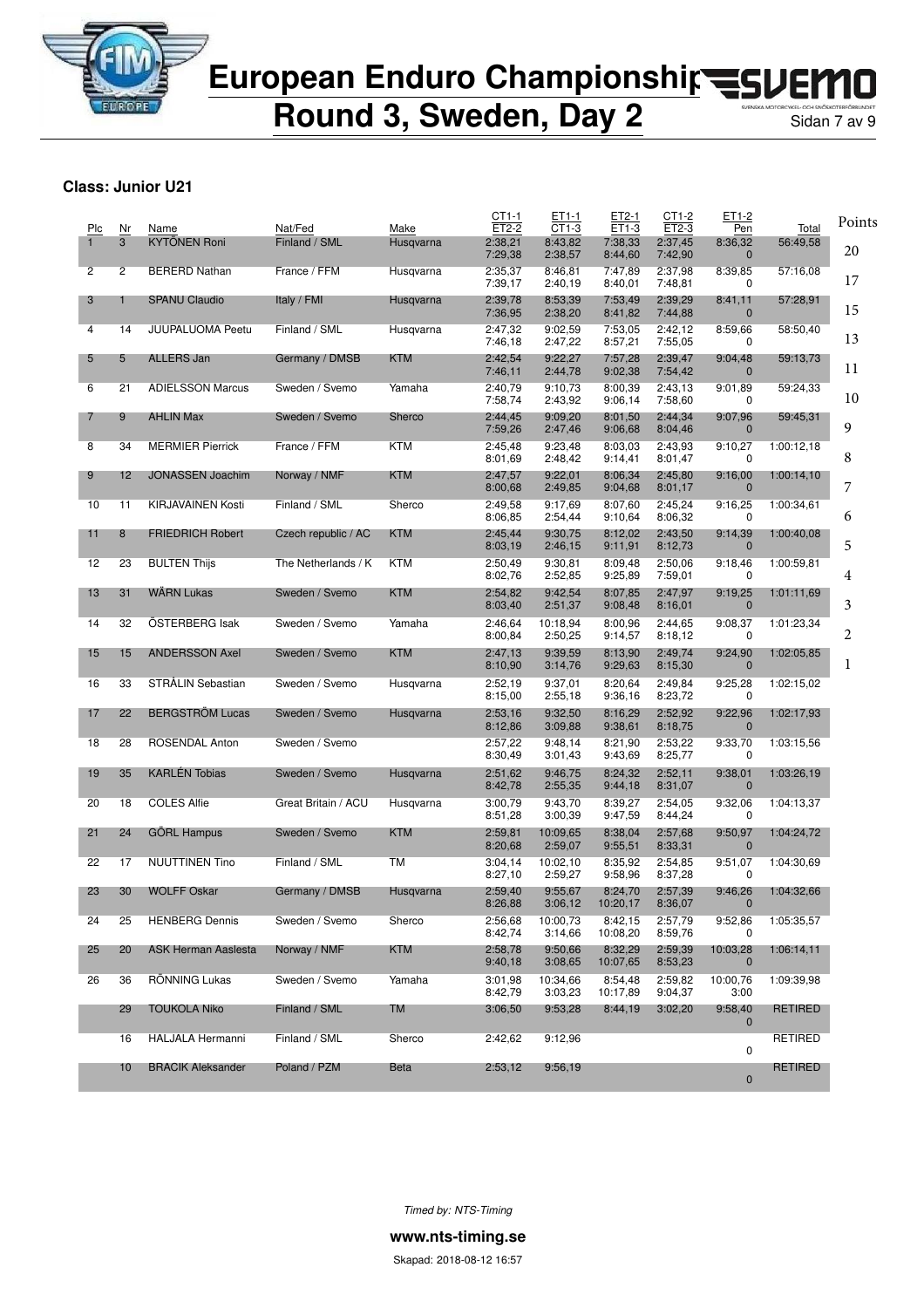

**Round 3, Sweden, Day 2** 

#### **Class: Women**

| Plc            | Nr  | Name                      | Nat/Fed             | Make       | CT1-1<br>$ET2-2$    | ET1-1<br>$CT1-3$    | ET2-1<br>ET1-3       | CT1-2<br>$ET2-3$    | ET1-2<br>Pen             | Total          | Points |
|----------------|-----|---------------------------|---------------------|------------|---------------------|---------------------|----------------------|---------------------|--------------------------|----------------|--------|
| $\mathbf{1}$   | 551 | <b>KÄRKKÄINEN Sanna</b>   | Finland / SML       | <b>KTM</b> | 2:52.92<br>8:20,94  | 9:36.60<br>3:05,69  | 8:17,93<br>9:47,75   | 2:55,05<br>8:34,86  | 9:35,59<br>$\mathbf{0}$  | 1:03:07.33     | 20     |
| $\overline{2}$ | 565 | <b>KARLSSON Emelie</b>    | Sweden / Svemo      | <b>TBA</b> | 2:55,51<br>8:33,80  | 9:36,27<br>3:08,69  | 8:22,34<br>9:43,48   | 3:27,76<br>8:36.41  | 9:43,68<br>0             | 1:04:07.94     | 17     |
| 3              | 553 | <b>BERZELIUS Hanna</b>    | Sweden / Svemo      | Husgvarna  | 2:59,60<br>8:44,33  | 9:50,83<br>3:06,94  | 8:29,67<br>9:40,95   | 2:59,58<br>8:42,73  | 9:47,62<br>$\mathbf{0}$  | 1:04:22,25     | 15     |
| 4              | 557 | <b>HOLMES Nieve</b>       | Great Britain / ACU | Sherco     | 3:02,44<br>8:47,77  | 10:07.96<br>3:15,09 | 8:44,64<br>10:17.50  | 3:02,68<br>9:21,96  | 9:57,68<br>0             | 1:06:37,72     | 13     |
| 5              | 552 | <b>KLINK Nina</b>         | The Netherlands / K | <b>KTM</b> | 2:58,51<br>8:32,71  | 9:57.69<br>3:09,60  | 8:30,08<br>10:13,81  | 3:04,52<br>10:27,17 | 9:48,51<br>$\mathbf{0}$  | 1:06:42,60     | 11     |
| 6              | 561 | <b>REIMANDER Emilia</b>   | Sweden / Svemo      | <b>KTM</b> | 3:03.70<br>9:04,15  | 10:17.31<br>3:16.71 | 8:54.23<br>10:23,77  | 3:12.03<br>8:58,91  | 10:21,00<br>0            | 1:07:31.81     | 10     |
| 7              | 554 | <b>ELVIN Amanda</b>       | Sweden / Svemo      | Husgvarna  | 2:57,61<br>9:00,91  | 10:07,44<br>3:20,59 | 8:45,21<br>10:36,67  | 3:13,74<br>9:08,31  | 10:23,83<br>$\mathbf{0}$ | 1:07:34,31     | 9      |
| 8              | 556 | <b>ROSSAT Audrey</b>      | France / FFM        | Husqvarna  | 3:06,49<br>8:59,78  | 10:42,42<br>3:14.83 | 8:59,38<br>10:37,76  | 3:11,26<br>9:06,26  | 10:46,59<br>0            | 1:08:44,77     | 8      |
| 9              | 568 | <b>FIDJE Mette</b>        | Norway / NMF        | Sherco     | 3:00,93<br>9:14,85  | 10:39.61<br>3:17,83 | 9:21.70<br>10:45,37  | 3:06,15<br>9:14,32  | 10:39,77<br>$\mathbf{0}$ | 1:09:20,53     | 7      |
| 10             | 562 | <b>DANZ Vanessa</b>       | Germany / DMSB      | <b>KTM</b> | 3:26.70<br>9:04,39  | 10:49.21<br>3:21,64 | 8:56.18<br>10:55,64  | 3:14,54<br>9:12.01  | 10:38,32<br>$\mathbf 0$  | 1:09:38.63     | 6      |
| 11             | 559 | NOVACKOVA Zuzana          | Czech republic / AC | Husgvarna  | 3:16,34<br>9:19,31  | 10:51,17<br>3:30,44 | 9:10,58<br>10:52,66  | 3:14.95<br>9:29,30  | 10:37,49<br>$\mathbf{0}$ | 1:10:22,24     | 5      |
| 12             | 563 | <b>WENNBOM Emma</b>       | Sweden / Svemo      | Husqvarna  | 3:16,08<br>9:17,66  | 11:10.03<br>3:24,82 | 9:10.61<br>10:38,13  | 3:14,10<br>9:20,54  | 10:52,71<br>0            | 1:10:24,68     | 4      |
| 13             | 555 | <b>REIMANDER Martina</b>  | Sweden / Svemo      | <b>KTM</b> | 3:07,26<br>9:14,46  | 10:23,88<br>3:21,54 | 8:54,94<br>11:41,49  | 3:13,40<br>10:10,93 | 10:32,89<br>$\mathbf{0}$ | 1:10:40,79     | 3      |
| 14             | 564 | <b>BORG NILSSON Emel</b>  | Sweden / Svemo      | <b>KTM</b> | 3:26,05<br>9:33,91  | 11:06.15<br>3:31,80 | 9:23,70<br>10:37,60  | 3:25,96<br>9:24,51  | 10:29,25<br>0            | 1:10:58,93     | 2      |
| 15             | 566 | <b>TURKKI lina</b>        | Finland / SML       | Husqvarna  | 3:19,79<br>9:55,39  | 11:36.69<br>3:42,70 | 9:32,59<br>11:38,07  | 3:30.98<br>10:14,49 | 11:22,30<br>$\mathbf{0}$ | 1:14:53,00     | 1      |
| 16             | 567 | <b>MAIER Nadine</b>       | Germany / DMSB      | Husgvarna  | 3:33,93<br>10:19.11 | 11:55.97<br>5:01,23 | 10:01.73<br>12:12,02 | 3:54,34<br>10:23,25 | 12:15.56<br>0            | 1:19:37.14     |        |
| 17             | 569 | SIEVÄNEN Pauliina         | Finland / SML       | <b>KTM</b> | 3:43,37<br>10:51,72 | 11:56.88<br>4:15,00 | 10:01.32<br>12:34,55 | 3:56.77<br>11:31.71 | 11:45,91<br>$\mathbf{0}$ | 1:20:37,23     |        |
|                | 560 | <b>KARIKUUSI Annamari</b> | Finland / SML       | Yamaha     | 3:27,19             | 11:44.10            | 10:05.65             |                     | 0                        | <b>RETIRED</b> |        |

*Timed by: NTS-Timing*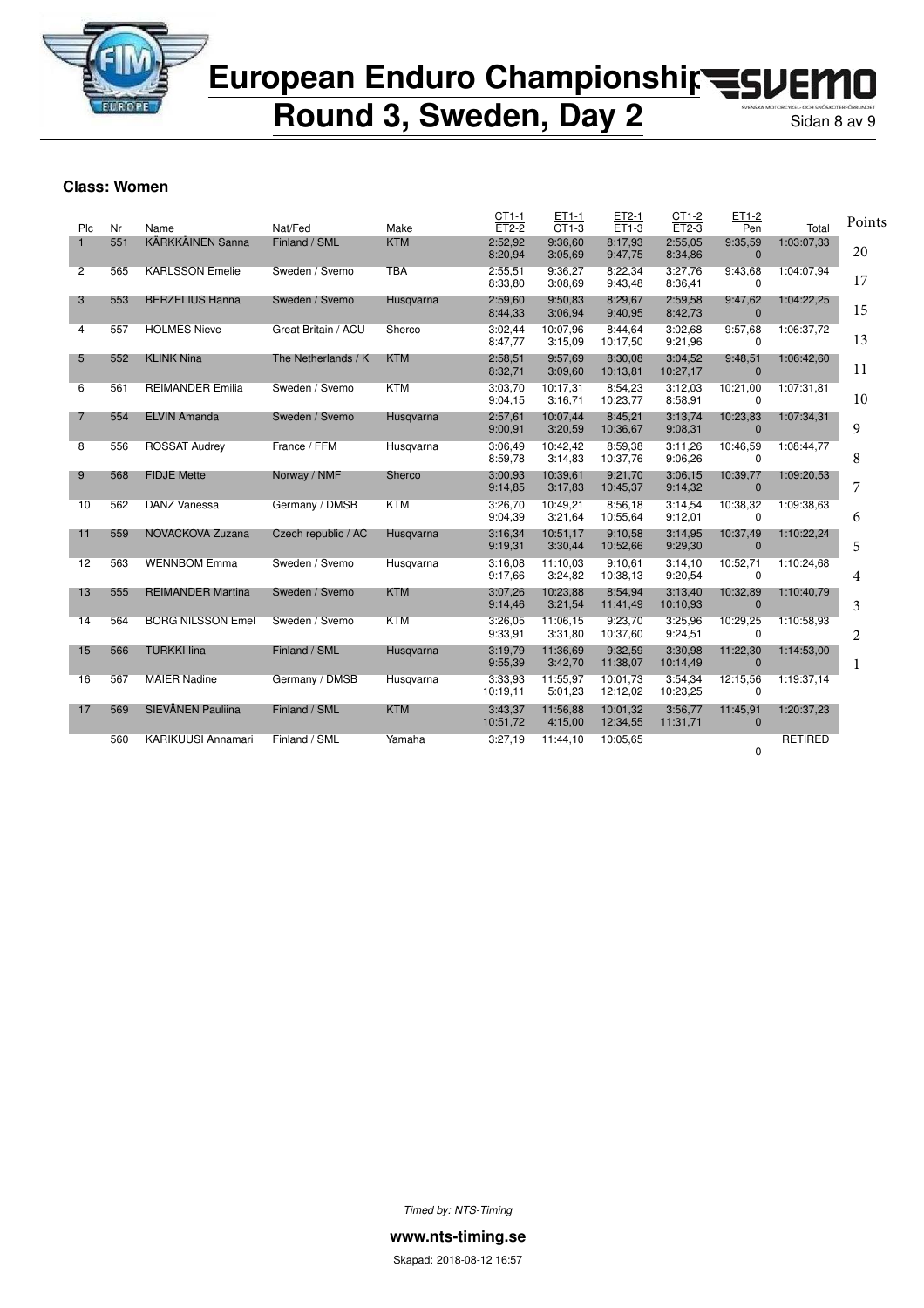

**Round 3, Sweden, Day 2** 

### **Class: Senior**

| Plc            | Nr  | Name                      | Nat/Fed             | Make        | CT1-1<br>$ET2-2$   | ET1-1<br>CT1-3      | ET2-1<br>$ET1-3$    | CT1-2<br>ET2-3      | ET1-2<br>Pen               | Total          | Points         |
|----------------|-----|---------------------------|---------------------|-------------|--------------------|---------------------|---------------------|---------------------|----------------------------|----------------|----------------|
|                | 516 | <b>ERIKSSON Anders</b>    | Sweden / Svemo      | Sherco      | 2:42,54<br>8:03,55 | 8:57,69<br>2:51,32  | 8:06,24<br>9:04,31  | 2:43,06<br>8:12,96  | 8:53,23<br>$\mathbf{0}$    | 59:34,90       | 20             |
| $\overline{2}$ | 501 | <b>KRYWULT Sebastian</b>  | Poland / PZM        | <b>KTM</b>  | 2:41,32<br>7:54,32 | 9:11,30<br>2:46,48  | 8:06,06<br>9:04,72  | 2:47,75<br>8:10,53  | 9:15,75<br>0:30            | 1:00:28.23     | 17             |
| 3              | 502 | PAAVOLA Mika              | Finland / SML       | Husqvarna   | 2:48,01<br>8:13,20 | 9:20,47<br>2:56,57  | 8:09.99<br>9:09,40  | 2:48,71<br>8:12,10  | 9:06,91<br>$\mathbf 0$     | 1:00:45,36     | 15             |
| 4              | 503 | <b>MUKKALA Janne</b>      | Finland / SML       | <b>KTM</b>  | 2:46,72<br>8:12,17 | 9:24,85<br>2:53,40  | 8:11,34<br>9:34,75  | 2:49,69<br>8:25,23  | 9:17,99<br>0               | 1:01:36.14     | 13             |
| 5              | 505 | <b>KIEDROWSKI Sven</b>    | Germany / DMSB      | Husqvarna   | 2:46.90<br>8:13,54 | 9:39,64<br>2:55,85  | 8:07,32<br>9:26,83  | 2:49,87<br>8:22,22  | 9:25,68<br>$\mathbf{0}$    | 1:01:47,85     | 11             |
| 6              | 504 | PUOTSAARI Juha            | Finland / SML       | <b>KTM</b>  | 2:48,72<br>8:30,45 | 9:29,12<br>2:50,96  | 8:12,96<br>9:28,11  | 2:49,38<br>8:20,56  | 9:18,88<br>0               | 1:01:49.14     | 10             |
| 7              | 508 | <b>ANDERSSON Patrik</b>   | Sweden / Svemo      | <b>KTM</b>  | 2:49.33<br>8:17,66 | 9:30,45<br>2:57,01  | 8:18,78<br>9:32,75  | 2:49.40<br>8:36,62  | 9:21,80<br>$\Omega$        | 1:02:13.80     | 9              |
| 8              | 522 | <b>PERSSON Mikael</b>     | Sweden / Svemo      | <b>KTM</b>  | 2:54,78<br>8:38,64 | 9:39,22<br>3:06,76  | 8:30,13<br>9:50,80  | 3:01,50<br>8:44,65  | 9:47,08<br>0               | 1:04:13,56     | 8              |
| 9              | 509 | <b>KALLIOINEN Arto</b>    | Finland / SML       | <b>KTM</b>  | 2:58,43<br>8:25,18 | 9:56,36<br>3:12,61  | 8:29,89<br>10:01,32 | 2:58,27<br>8:40,10  | 9:39,42<br>$\mathbf 0$     | 1:04:21,58     | 7              |
| 10             | 528 | <b>GUSTAVSSON Kim</b>     | Sweden / Svemo      | Husqvarna   | 2:57,33<br>8:29,49 | 9:57,81<br>3:11,21  | 8:26,41<br>9:57,24  | 2:57,93<br>8:49,35  | 10:00,50<br>0              | 1:04:47,27     | 6              |
| 11             | 506 | <b>ENJALA Santeri</b>     | Finland / SML       | Honda       | 2:53,90<br>8:42,16 | 9:43,32<br>3:07,59  | 8:33,23<br>10:02,40 | 3:01,04<br>8:55,47  | 9:59,35<br>$\mathbf 0$     | 1:04:58,46     | 5              |
| 12             | 511 | <b>WIBERG Mikael</b>      | Sweden / Svemo      | Husqvarna   | 2:55,44<br>8:37,59 | 10:02,43<br>3:10,38 | 8:45,39<br>10:04,65 | 3:00,28<br>8:53,03  | 10:00,29<br>0              | 1:05:29.48     | 4              |
| 13             | 529 | <b>HOLMEN Anders</b>      | Norway / NMF        | <b>KTM</b>  | 2:58,17<br>8:54,63 | 9:57,96<br>3:12,50  | 8:47,65<br>10:13,89 | 2:57,94<br>8:52,76  | 9:51,74<br>$\mathbf 0$     | 1:05:47.24     | 3              |
| 14             | 519 | KÅBERG Emil               | Sweden / Svemo      | <b>KTM</b>  | 3:00.70<br>9:01,02 | 9:49.75<br>3:07,05  | 8:46,47<br>10:03,81 | 3:06,34<br>8:51,89  | 10:28,44<br>$\Omega$       | 1:06:15.47     | $\overline{c}$ |
| 15             | 527 | <b>FROSTAD Gjermund</b>   | Norway / NMF        | Husqvarna   | 2:50,73<br>8:41,63 | 10:00,71<br>3:52,19 | 8:41,41<br>10:08,71 | 3:00,48<br>8:53,40  | 10:06,48<br>$\overline{0}$ | 1:06:15.74     | 1              |
| 16             | 523 | <b>WESTIN Pelle</b>       | Sweden / Svemo      | <b>KTM</b>  | 3:03,50<br>8:51,45 | 10:11.61<br>3:16,69 | 8:45,94<br>10:11,83 | 3:04,37<br>8:49,37  | 10:14,78<br>0              | 1:06:29,54     |                |
| 17             | 512 | <b>LINDROOS Pasi</b>      | Finland / SML       | <b>KTM</b>  | 3:01,66<br>8:52,11 | 10:18,07<br>3:15,37 | 8:44,89<br>10:21,21 | 3:04,83<br>8:58,94  | 10:24,66<br>$\mathbf 0$    | 1:07:01,74     |                |
| 18             | 510 | <b>HOLY David</b>         | Czech republic / AC | <b>KTM</b>  | 3:00,44<br>8:58,58 | 10:40,35<br>3:08,24 | 8:58,49<br>10:21,69 | 3:04,00<br>9:17,79  | 10:11,98<br>0              | 1:07:41,56     |                |
| 19             | 514 | <b>ANDERSSON Christer</b> | Sweden / Svemo      | <b>KTM</b>  | 3:05,32<br>9:15,49 | 10:40,71<br>3:25,45 | 9:01.91<br>10:58,64 | 3:27,33<br>9:23,62  | 10:42,10<br>$\mathbf 0$    | 1:10:00,57     |                |
| 20             | 515 | <b>MOULIJN Leonard</b>    | The Netherlands / K | <b>KTM</b>  | 3:19,63<br>9:42,77 | 11:24,92<br>3:38,78 | 9:32,37<br>12:05,63 | 3:28.89<br>10:04,53 | 11:47,64<br>0              | 1:15:05,16     |                |
|                | 517 | <b>NYHOLM Anders</b>      | Sweden / Svemo      | <b>Beta</b> | 3:11,45            | 10:41,39            | 9:09,20             | 3:13.32             | 10:48,57<br>$\mathbf{0}$   | <b>RETIRED</b> |                |
|                | 526 | <b>WOLTER Thomas</b>      | Germany / DMSB      | <b>KTM</b>  | 3:00,27            | 13:28,25            | 10:32,07            |                     | $\mathbf 0$                | <b>RETIRED</b> |                |
|                | 525 | <b>BERGLUND Roger</b>     | Sweden / Svemo      | <b>KTM</b>  | 2:55,00            | 9:36,85             |                     |                     | $\overline{0}$             | <b>RETIRED</b> |                |
|                |     |                           |                     |             |                    |                     |                     |                     |                            |                |                |

*Timed by: NTS-Timing*